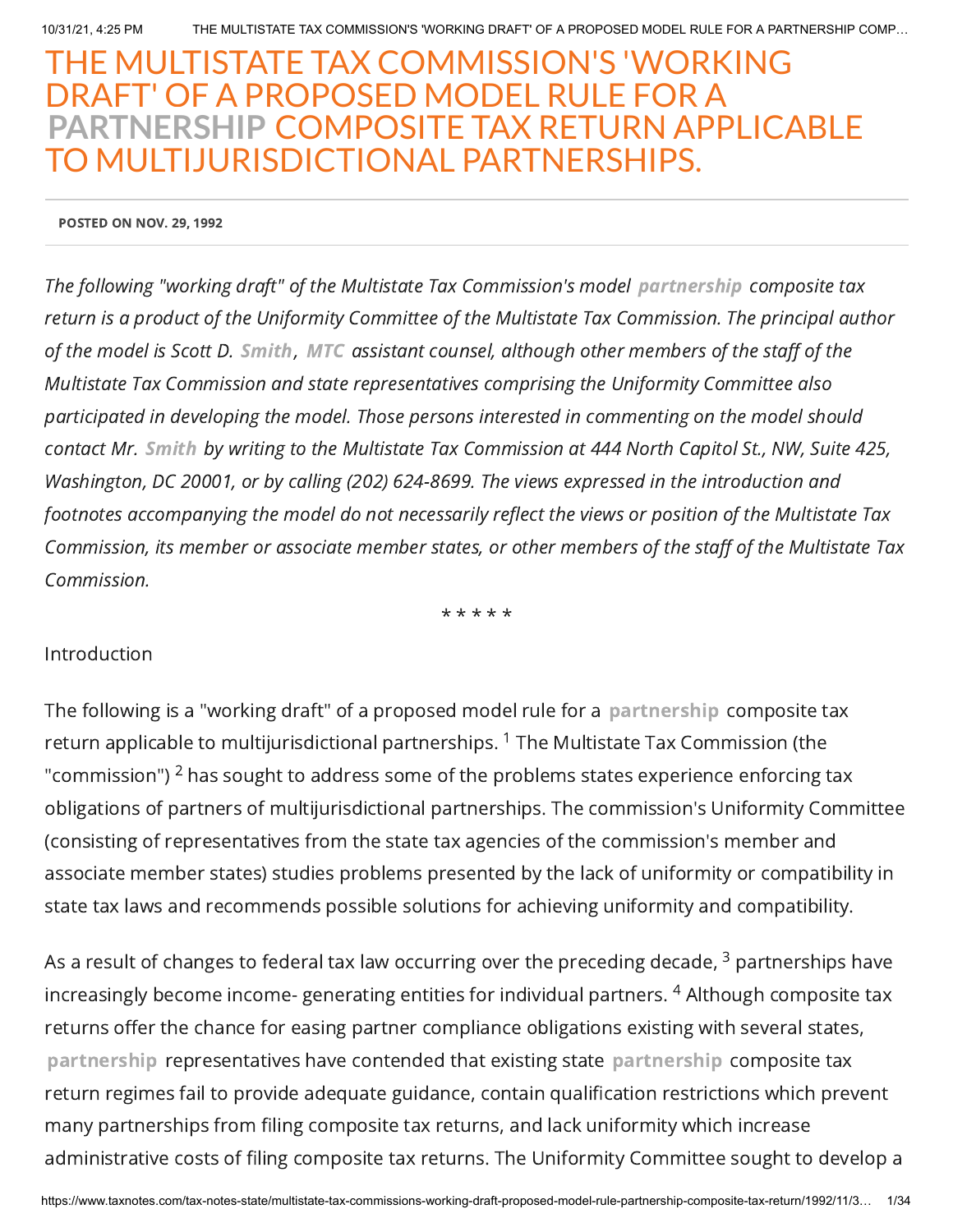model  $\left[ P. 811 \right]$  rule for a partnership composite tax return that would promote uniform reporting of state tax obligations with respect to the multistate taxation of partners, would facilitate partner and partnership convenience, and would promote compliance with state tax obligations.

Several states currently provide partnerships with elections to file composite tax returns on behalf of some partners. <sup>5</sup> The commission's model is considerably more comprehensive (and technically complex) than composite tax returns provided by most states. There are at least three reasons underlying the model's comprehensive (and complex) nature. <sup>6</sup> First, the model seeks to address the complex rules of federal partnership taxation as they apply to the states in light of substantial state conformity with subchapter K of the code. Second, the multijurisdictional nature of state taxation provides an added layer of complexity when the single jurisdiction concepts of the federal rules are applied on a multistate basis involving states having separate taxing authority. Third, because the types of partnerships vary, the model seeks to address various types of partnerships.

In brief, the model applies only to partnerships operating on a multistate basis and applies a "modified pass through entity" approach to determine the model's tax base (i.e., the partners' distributive shares of income, gain, deduction, and loss are combined into an aggregate net distributive share). Several optional provisions are provided for consideration, such as alternative methods for computing the partnership's composite tax payment and the partners' shares of the composite tax payment, alternatives for including or excluding resident individual partners, and alternatives for including or excluding corporate partners. The model provides rules for dealing with passive activity and portfolio items, special rules applicable to particular items of partnership "phantom income" (i.e., income of the partnership that is not represented by any cash flow), and rules concerning partnership administrative proceedings, penalties, and assessment. Special rules governing tiered partnerships, partnerships engaged in low income housing, and publicly traded partnerships are also provided.

The model is also based on two assumptions. First, it assumes that state tax jurisdiction over nonresident individual partners (and, optionally, corporate partners) is established. Second, the model assumes a method for attributing partnership tax items exists for any given state, and that the state's method has been applied prior to application of the model.

It has been the commission's experience that effective multistate tax administration is enhanced by the exchange of ideas and experience. The commission hopes that publication of the model will stimulate discussion and interest. The commission, therefore, encourages interested states and private parties to respond to the technical and administrative aspects of the model.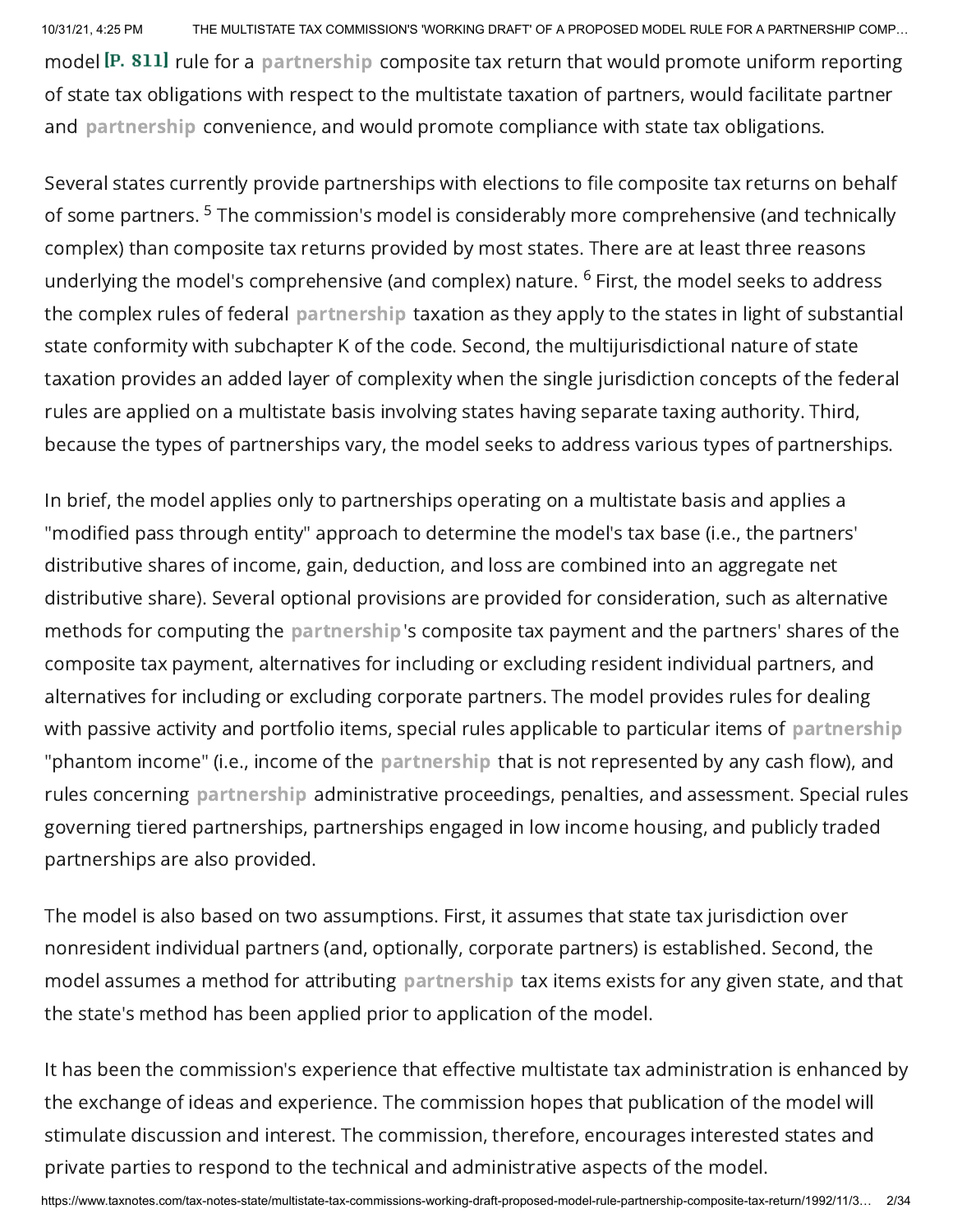10/31/21, 4:25 PM THE MULTISTATE TAX COMMISSION'S 'WORKING DRAFT' OF A PROPOSED MODEL RULE FOR A PARTNERSHIP COMP… Suggested Statutory Authorization

Certain states may consider the model more appropriate as a tax regulation. In the absence of statutory authority requiring or permitting partnership composite tax returns, the following provision is a suggested example of statutory authority for enacting the model as a tax regulation.

Section \* \* \* [of the state's tax code provisions regarding partnerships]. Composite Tax Returns. A partnership having nonresident members and which is organized under the law of [name of state], does business in [name of state], or derives income from sources in [name of state] [may or shall] file a composite tax return. The [state tax authority] shall provide the requirements and conditions for the filing of a partnership composite tax return in regulations prescribed by the [state tax authority]. For purposes of this section, a partnership includes any business organization classified as a partnership for tax purposes pursuant to [insert relevant state tax code section].

'Working Draft' of the Model Statute or Regulation  $^7$ 

## Section 1. General Rule

Unless expressly excluded, a multijurisdictional partnership shall file a composite tax return and remit a composite tax payment on behalf of its [OPTIONAL: resident and] non-resident partners based on the aggregate net amount of each resident and nonresident partner's aggregate net distributive share of partnership taxable income attributable to [name of state] for the partnership taxable year.  $^8$ 

# Section 2. Definitions

(A) Multijurisdictional Partnership. The term "multijurisdictional partnership" means any business organization that is classified as a partnership for tax purposes by [name of state], [P. 81 2] which has members from more than a single state, and is organized under the law of [name of state], does business in [name of state], or derives income from sources in [name of state]. Any reference to "partnership" contained in this model shall mean a multijurisdictional partnership, whether general or limited, including any business organization classified as a partnership for tax purposes by [name of state].

(B) Partnership Taxable Income. The term "partnership taxable income" is defined by section 3.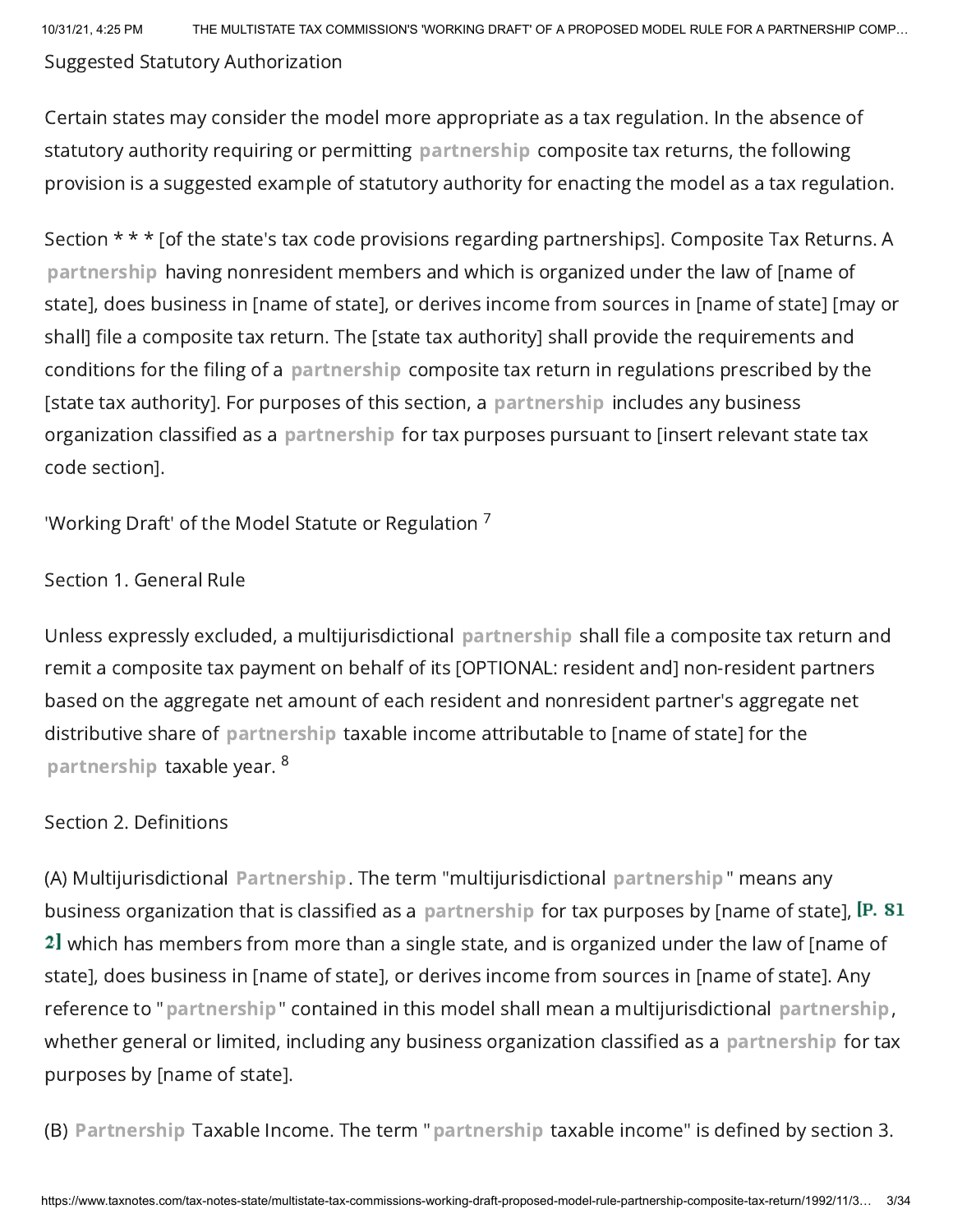(C) Partner's Aggregate Net Distributive Share of Partnership Taxable Income. The term "partner's aggregate net distributive share of partnership taxable income" is defined by section 4.

(D) Composite Tax Payment. [OPTION NO. 1: COMBINED COMPUTATION; FLAT TAX RATE METHOD] The composite tax payment to be remitted by a partnership to the [state tax authority] shall be determined by multiplying the aggregate net amount of the partnership's partners' aggregate net distributive shares of partnership taxable income attributable to [name of state] for the partnership taxable year by [the rate is left to the state to determine].9

(D) Composite Tax Payment. [OPTION NO. 2: SEPARATE COMPUTATION; GRADUATED TAX RATE METHOD] The composite tax payment to be remitted by a partnership to the [state tax authority] shall be determined by multiplying the aggregate net distributive share of each partner included in the composite tax return by [a graduated rate as set forth in relevant state tax code section(s) and based upon the filing status of each partner]. The tax due with respect to each partner shall then be combined to constitute the composite tax payment.10

(E) Composite Tax Return. The term "composite tax return" is defined by section 6.

(F) Resident and Nonresident Partner. The term "resident partner" shall be defined as a partner who satisfies [insert relevant state tax code section defining residents] and the term "nonresident partner" shall be defined as a partner who satisfies [insert relevant state tax code section defining nonresidents]. For purposes of [this model], a partner which is a part-year resident of [name of state] as defined in [insert relevant state tax code/regulation defining part- year residents] shall be treated as a resident partner. <sup>11</sup>

(G) Partner's Share of Composite Tax Payment. [OPTION NO. 1] A partner's share of the composite tax payment shall be equal to a fraction, the numerator of which is the partner's aggregate net distributive share of partnership taxable income, and the denominator of which is the combined aggregate net distributive share of partnership taxable income of all partners included in the composite tax return.12

(G) Partner's Share of Composite Tax Payment. [OPTION NO. 2] A partner's share of the composite tax payment shall be equal to each partner's individual tax liability as determined under section 2(d) [OPTION NO. 2].13

https://www.taxnotes.com/tax-notes-state/multistate-tax-commissions-working-draft-proposed-model-rule-partnership-composite-tax-return/1992/11/3… 4/34 (H) Attributable to [Name of state]. The term "attributable" or "attributed" or similar term means the assignment of partnership items of income, gain, deduction, and loss to [name of state]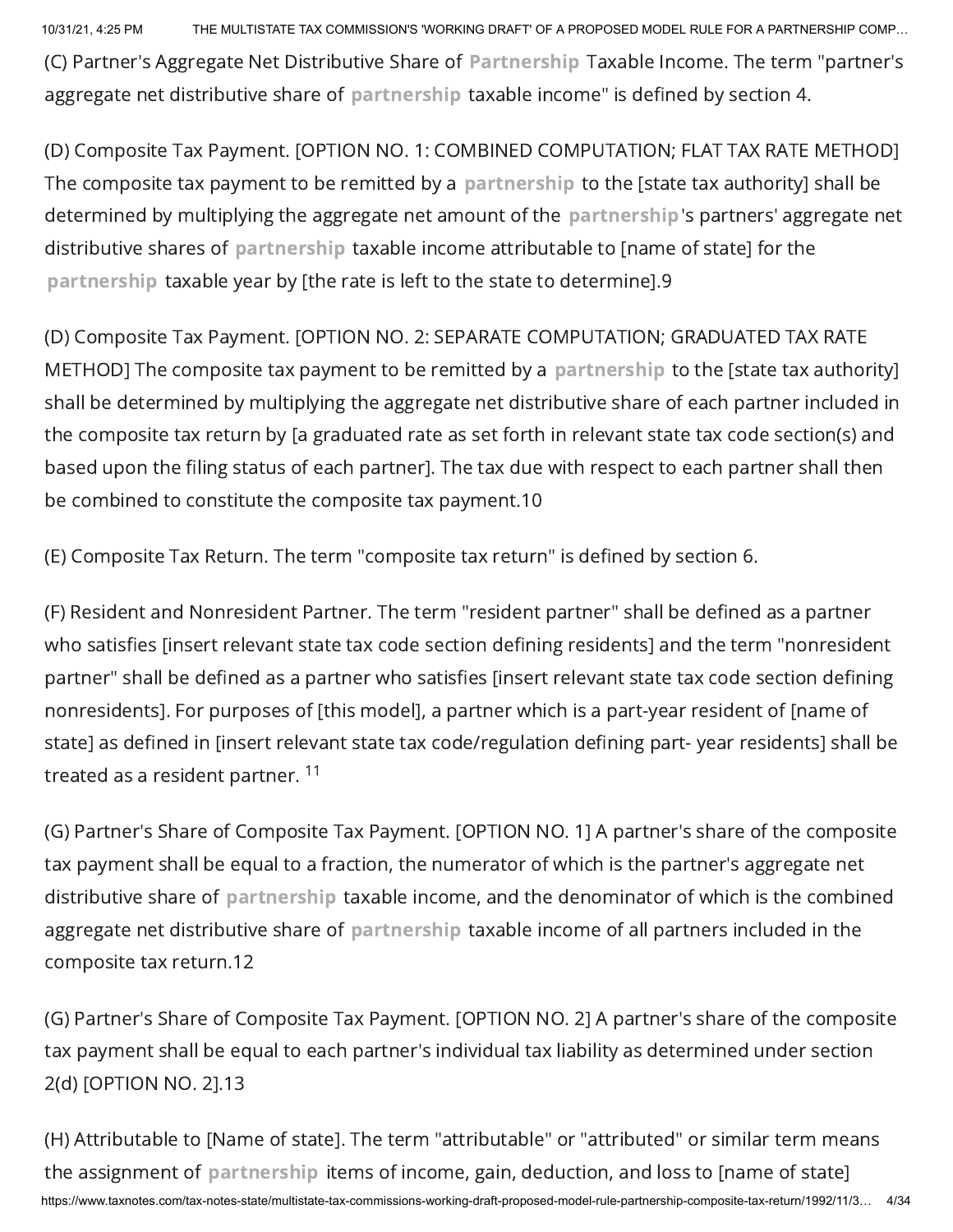10/31/21, 4:25 PM THE MULTISTATE TAX COMMISSION'S 'WORKING DRAFT' OF A PROPOSED MODEL RULE FOR A PARTNERSHIP COMP… pursuant to [insert relevant state tax code or regulation section concerning the "sourcing" of partnership tax items]. <sup>14</sup>

(I) General Partner. [Use existing state law definition and/or] . . . The term "general partner" shall [also] include members of a business organization classified as a partnership for tax purposes by [name of state] who have significant management authority relative to other members of the organization. 15

(J) Limited Partner. [Use existing state law definition and/or] . . . The term "limited partner" shall [also] include members of a business organization classified as a partnership for tax purposes by [name of state] whose liability for obligations of the organization are limited, under the law of [name of state], to a determinable fixed amount. 16

Section 3. Computation of Partnership Taxable Income

(A) In General. Subject to section 5, partnership taxable income is the combined amount of ordinary income and loss from trade or business activities of the partnership and distributive share items of income and loss as disclosed on [the state's version of the "United States Partnership Return of Income" [P. 813] (Federal Form 1065), Line 22, and Schedule K thereto, lines 2 through 7] required to be filed with the [state tax authority] which are attributable to [name of state]. <sup>17</sup>

(B) Treatment of Aggregate Income from Passive Activities. <sup>18</sup> After attributing partnership taxable income to [name of state] under section 3(a), the partnership must separately account for the aggregate amount of partnership items of income and gain derived from passive activities as defined in [insert relevant state tax code section defining passive activities or, if none, then use section 469(c) of the Internal Revenue Code of 1986, as amended], as modified by [insert relavant state tax code section(s), if any], with respect to any partner included in the composite tax return. For purposes of [this model], a limited partnership interest shall be presumed to be a passive activity unless the partnership can prove, by clear and convincing evidence, that a limited partner:

(1) Materially participates in a trade or business activity of the limited partnership during the partnership taxable year as determined in accordance with [insert relevant state tax code section defining "material participation" or, if none, Treas. Reg. section 1.469-5T(a)(1), (5) and (6)]; or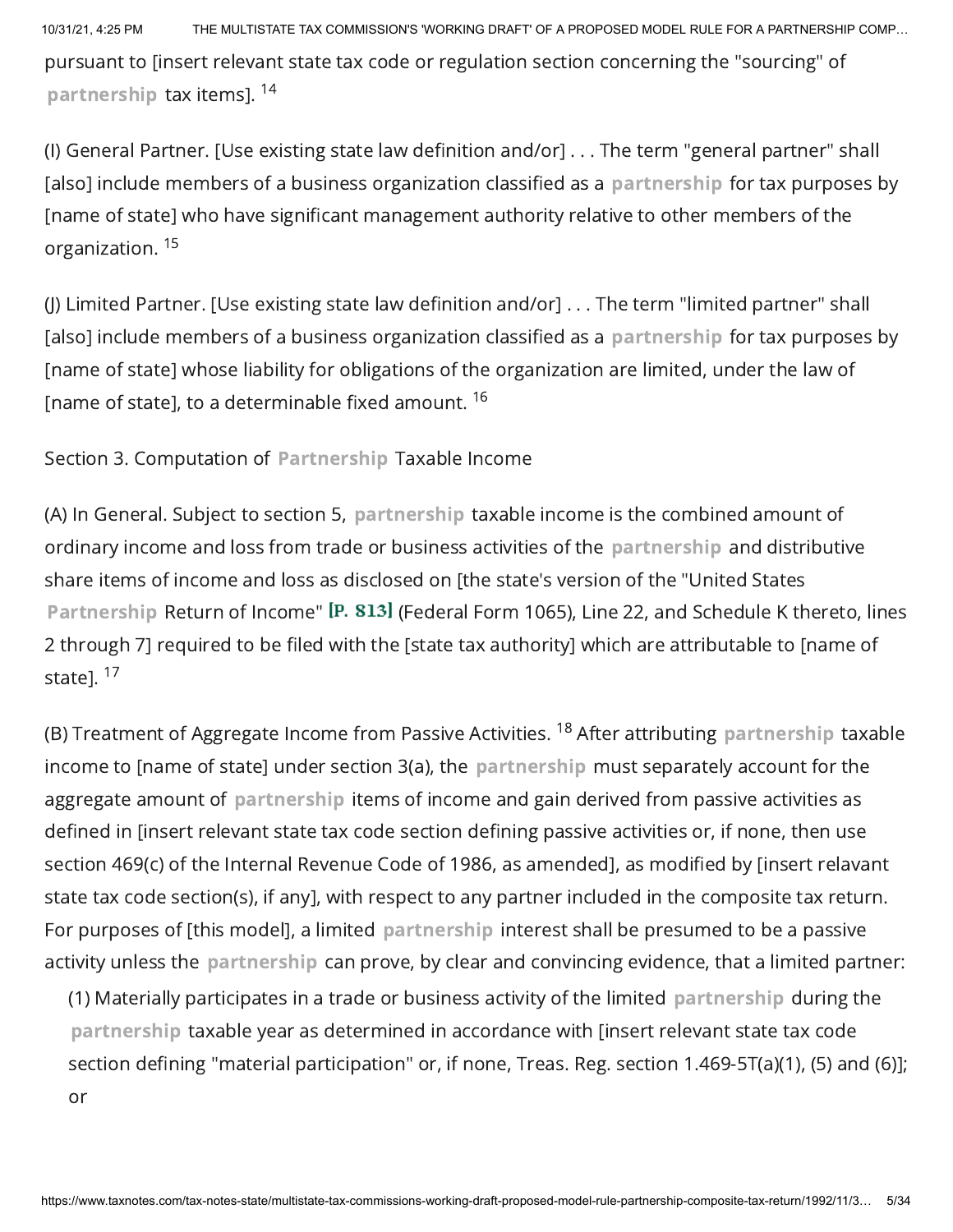(2) The limited partner also holds an interest as a general partner in the partnership during the partnership taxable year.[; or]

(3) [OPTION] The limited partner is not a personal service corporation as defined in [insert relevant state tax code section or, if none, section 469(j)(2) of the Internal Revenue Code of 1986, as amended].19

(C) Treatment of Portfolio Income. After attributing partnership taxable income to [name of state] under section 3(a), the partnership must separately account for partnership items of income and gain that constitute portfolio income or gain as defined in [insert relevant state tax code section or, if none, then use section 469(e)(1) of the Internal Revenue Code of 1986, as amended], as modified by [insert relevant state tax code section(s), if any].  $^{\mathsf{20}}$ 

(D) De Minimis Income Threshold. After attributing partnership taxable income to [name of state] under section 3(a), \$[as determined by the state] per partner (the de minimis income threshold) shall be excluded from each partner's distributive share of partnership taxable income attributable to [name of state] for purposes of then computing each partner's aggregate net distributive share of partnership taxable income. The de minimis income threshold shall be applied to each partner's distributive share of partnership taxable income attributable to [name of state] in the following order of priority:

(1) First, against items of partnership income and gain derived from nonpassive activities of the partner; and

(2) Second, against items of partnership income and gain derived from passive activities of the partner.

Section 4. Partner's Aggregate Net Distributive Share of Partnership Taxable Income

(A) In General. A partner's aggregate net distributive share of partnership taxable income is the aggregate net amount of a partner's distributive share of:

(1) Partnership taxable income for the partnership taxable year attributable to [name of state] as determined under section 3;

(2) Offset by any deductions and losses for the partnership taxable year attributable to [name of state] as calculated under subsection (b).

(B) Special Rules Applicable to Deductions and Losses. Except as provided herein, each partner's distributive share of partnership deductions and losses attributable to [name of state] as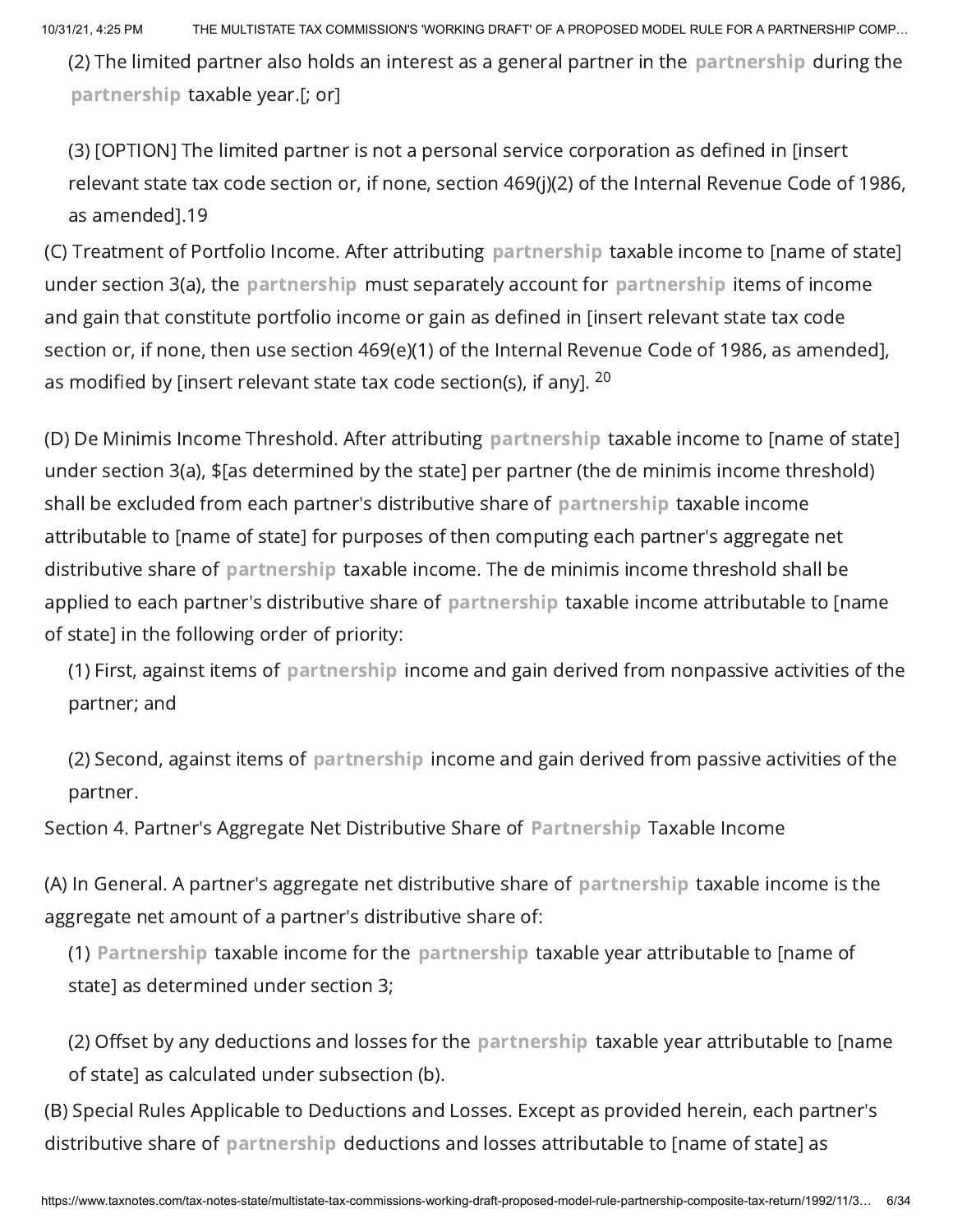disclosed in [the state's version of the "United States Partnership Return of Income" (Federal Form 1065, including Schedule K thereto) (or Federal Form 1065 and Schedule K if the State does not require a partnership information return)], as modified or limited by [insert relevant state tax code section(s)], shall be used to determine each partner's aggregate net distributive share of partnership taxable income. The following special rules govern certain deductions. <sup>21</sup>

#### $[P. 814]$

### (1) Aggregate Losses from Passive Activities. <sup>22</sup>

(a) For purposes of determining a partner's aggregate net distributive share of partnership taxable income, each partner's distributive share of the aggregate amount of partnership losses attributable to [name of state] which are from passive activities of a partner pursuant to [insert relevant state tax code section(s) or, if none, then use section 469(c) of the Internal Revenue Code of 1986, as amended] shall only be used as a deduction against each partner's distributive share of the aggregate amount of income or gains from passive activities separately accounted for by the partnership under section 3(b).

(b) If a partner's distributive share of aggregate losses from passive activities exceed the partner's distributive share of aggregate income from passive activities so as to constitute a passive activity loss, as defined in [insert relevant state tax code section or, if none, then use section 469(d)(1) of the Internal Revenue Code of 1986, as amended], then the partner's passive activity loss shall not be used to offset the partner's distributive share of income from nonpassive activities nor shall it be carried forward to another partnership taxable year. Passive activity losses shall be passed through to the partners and claimed, to the extent allowed, on their individual tax returns.

(2) Portfolio Expenses.  $^{23}$  For purposes of determining a partner's aggregate net distributive share of partnership taxable income, each partner's distributive share of partnership expenses attributable to [name of state] which constitute portfolio expenses pursuant to [insert relevant state tax code section or, if none, then use Section 469(e)(1) of the Internal Revenue Code of 1986, as amended] shall be deductible only against each partner's distributive share of portfolio income or gain of the partnership or other income or gain of the partnership which does not constitute income or gain from a passive activity of the partner in accordance with [insert relevant state tax code section or, if none, then use code section 469 of the Internal Revenue Code of 1986, as amended].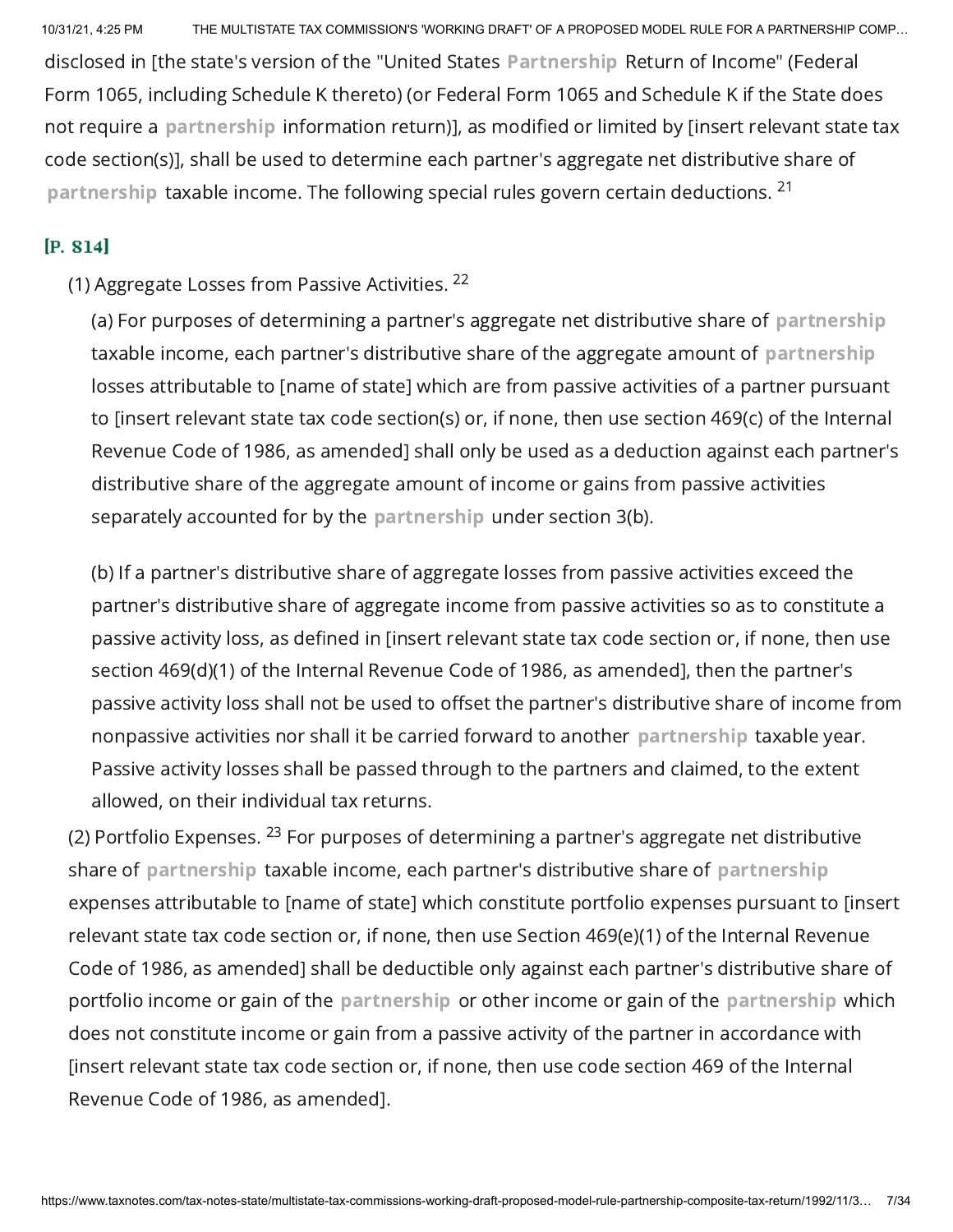(3) Personal Exemptions. Even though a partner may otherwise be entitled to personal exemptions under [insert relevant state tax code section(s)], personal exemptions are not eligible for purposes of determining a partner's aggregate net distributive share of partnership taxable income. Personal exemptions may only be taken on the partner's individual tax return.

(4) Partnership Tax Items That Are Deductible Solely at the Election of a Partner. To the extent that a particular partnership tax item constitutes a deduction only if a partner elects to treat the item as deductible on the partner's individual income tax return pursuant to [insert relevant state tax code section(s), for example, with respect to the treatment of taxes paid to foreign countries or U.S. possessions (IRC section 901), mining exploration and development costs (IRC section 617), and any other similar provision], then that partnership tax item shall not constitute a deduction for purposes of determining a partner's aggregate net distributive share. Section 5. Treatment of Certain Partnership Income

(A) Special Adjustments Applicable to Certain Partnership Income. When computing partnership taxable income for purposes of section 3, the income of a partnership includes items of income and gain which are realized and recognized and attributable to [name of state] from any transaction regardless of whether any money or other property is actually received by the partnership during the partnership's taxable year; provided that the following special adjustments shall apply.

(1) [OPTIONAL] Liquidation and Termination Income. Income realized and recognized by the partnership as a result of a partnership liquidation or termination pursuant to [insert relevant state tax code section(s) concerning termination/liquidation of a partnership], when no cash or other property was actually distributed to any partner in the current or immediately preceding partnership taxable year, is excluded from partnership taxable income.24

(2) Discharge of Indebtedness Income. Income realized and recognized by a partnership from a discharge of indebtedness pursuant to [insert relevant state tax code section concerning discharge of indebtedness income] which is represented by cash or a cash receivable required to be used to satisfy partnership indebtedness or a partnership debt secured by partnership property is excluded from partnership taxable income. <sup>25</sup>

#### $[P. 815]$

(B) Election. A partnership may elect to include income, otherwise excluded by section 5(a), by including the income in partnership taxable income and by attaching an explanation to the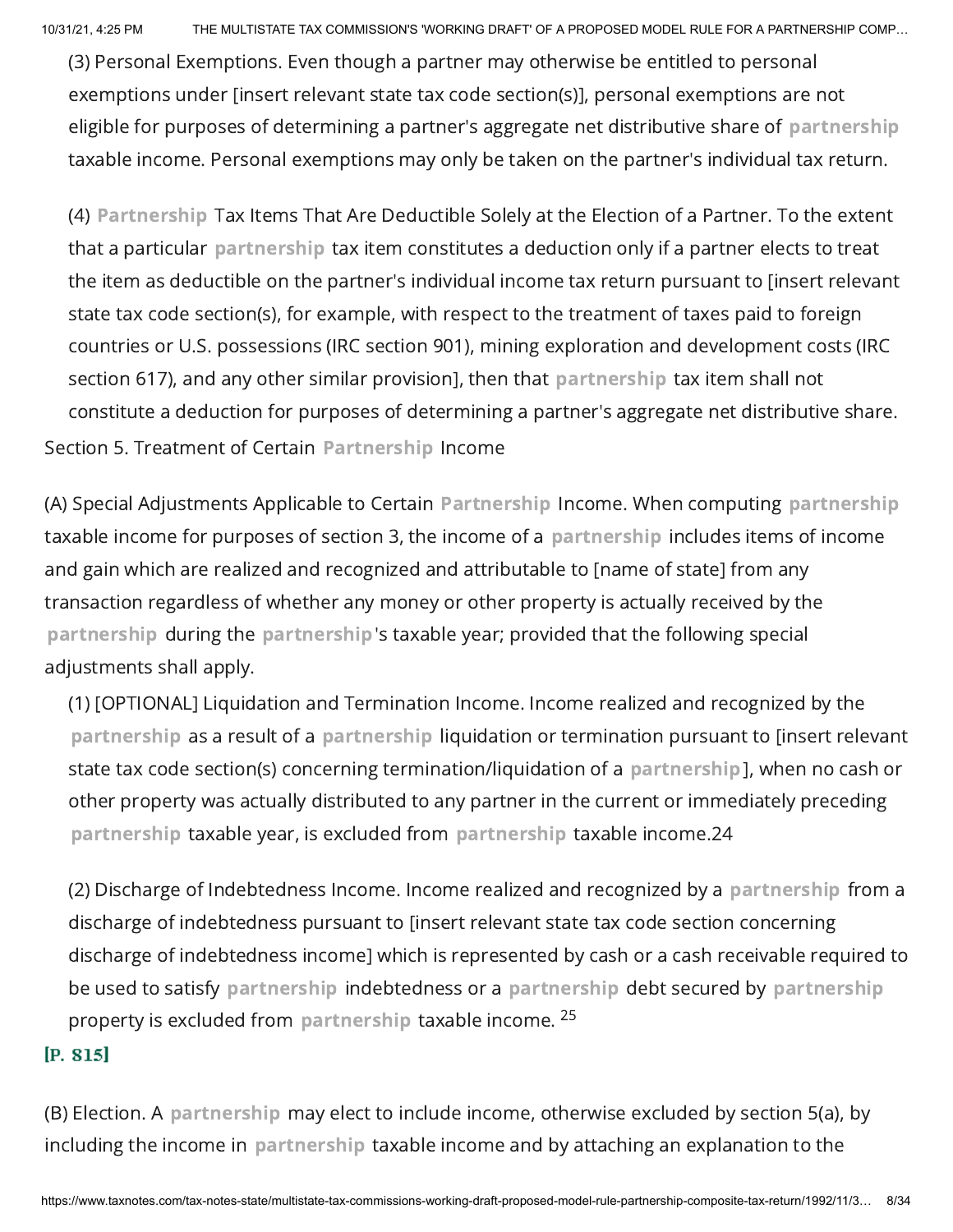10/31/21, 4:25 PM THE MULTISTATE TAX COMMISSION'S 'WORKING DRAFT' OF A PROPOSED MODEL RULE FOR A PARTNERSHIP COMP… composite tax return. See section 6(b)(1)(A)(ii) for the effect of this election on nonresident partners.

Section 6. Composite Tax Return

(A) Requirements. A composite tax return required to be filed by a partnership hereunder shall conform to all of the following requirements:

(1) Partners Included. Unless otherwise excluded from the composite tax return by section 10, all partners shall be included in the composite tax return.

(2) Remittance of Composite Tax Payment. The composite tax payment required under section 2(d) for all partners included in the composite tax return must be remitted by the partnership and included with the composite tax return upon filing with [state tax authority].

(3) Required Information. The composite tax return shall be signed by a general partner [or, alternatively, the "tax matters partner" as described in (insert relevant state tax code section, if applicable)] and shall set forth the following information:

(a) Partnership taxable income attributable to [name of state] as computed under section 3 together with a copy of [the particular state's version of Form 1065 and applicable schedules (or Federal Form 1065 and Schedule K if the state does not require a state partnership information return)].

(b) The names of the partners included in the composite tax return and their tax identification numbers.

(c) The share of each partner's composite tax payment.

(d) Each partner's aggregate net distributive share of partnership taxable income attributable to [name of state].

(e) Each partner's share of partnership taxable income excluded under section 3(c).

(f) Each partner's share of partnership income excluded under section 5(a).

(g) Each partner that is a C or S corporation and their distributive share of partnership income. 26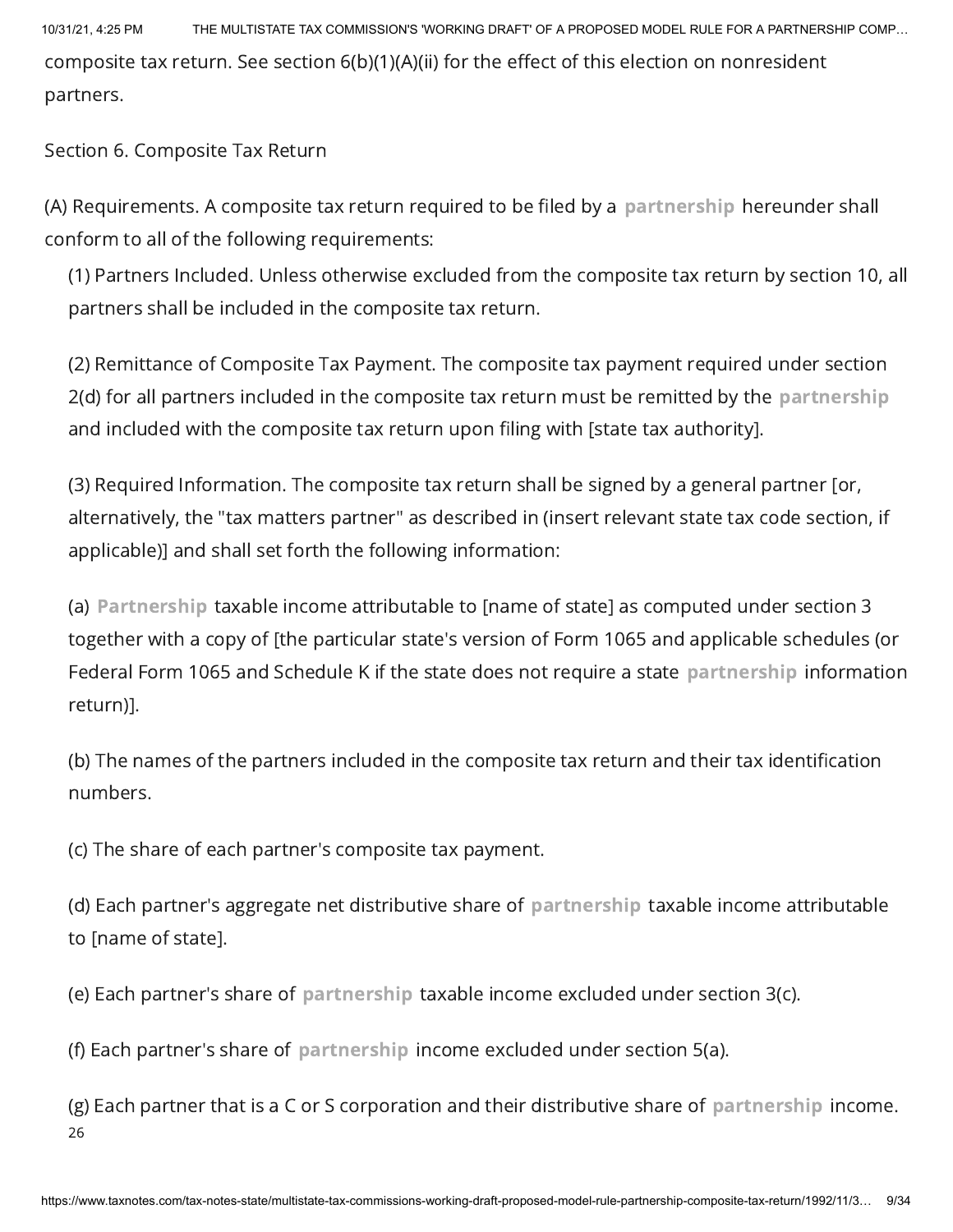(h) Each partner that is a tax exempt partner under section 10(c) and their distributive share of partnership income.

(i) The general partner [or, alternatively, the "tax matters partner" as described in (insert relevant state tax code section, if applicable)] to receive notices and to participate in audits as set forth in section 7(b) who shall be known as the "representative partner."

(j) Such other information as the [state tax authority] may require as provided by requirements and conditions set forth in forms and instructions.

(4) Credits. No tax credits shall be taken on the composite tax return, and all tax credits of the partnership shall be passed through to the partners as the partners by agreement may provide.

(5) Differences in Taxable Years. If the taxable year of a partner is different from that of the partnership, the partner's aggregate net distributive share of the partnership's taxable income to be reported by the partnership on the composite tax return with respect to that partner shall be based on the taxable income of the partnership attributable to [name of state] for the taxable year of the  $\,$ partnershi $\,$ p ending within the partner's taxable year.  $^{27}$ 

(B) Effect on Partners.

(1) Nonresident Partners. If a nonresident partner is a "qualifying nonresident partner," then the nonresident partner need not file an individual nonresident tax return. If a nonresident partner is a "nonqualifying non-resident partner," then the non-resident partner must file an individual nonresident tax return [OPTION: or corporation income/franchise tax return, as the case may be].28

(a) Qualifying NonResident Partner. A "qualifying non- resident partner" is defined as a nonresident partner who satisfies both of the following conditions:

(i) The nonresident partner's only taxable income attributable to [name of state] must be from the partnership filing the composite tax return unless the nonresident partner's other taxable income attributable to [name of state] is also reported by another partnership filing a composite tax return with [name of state]; and <sup>29</sup>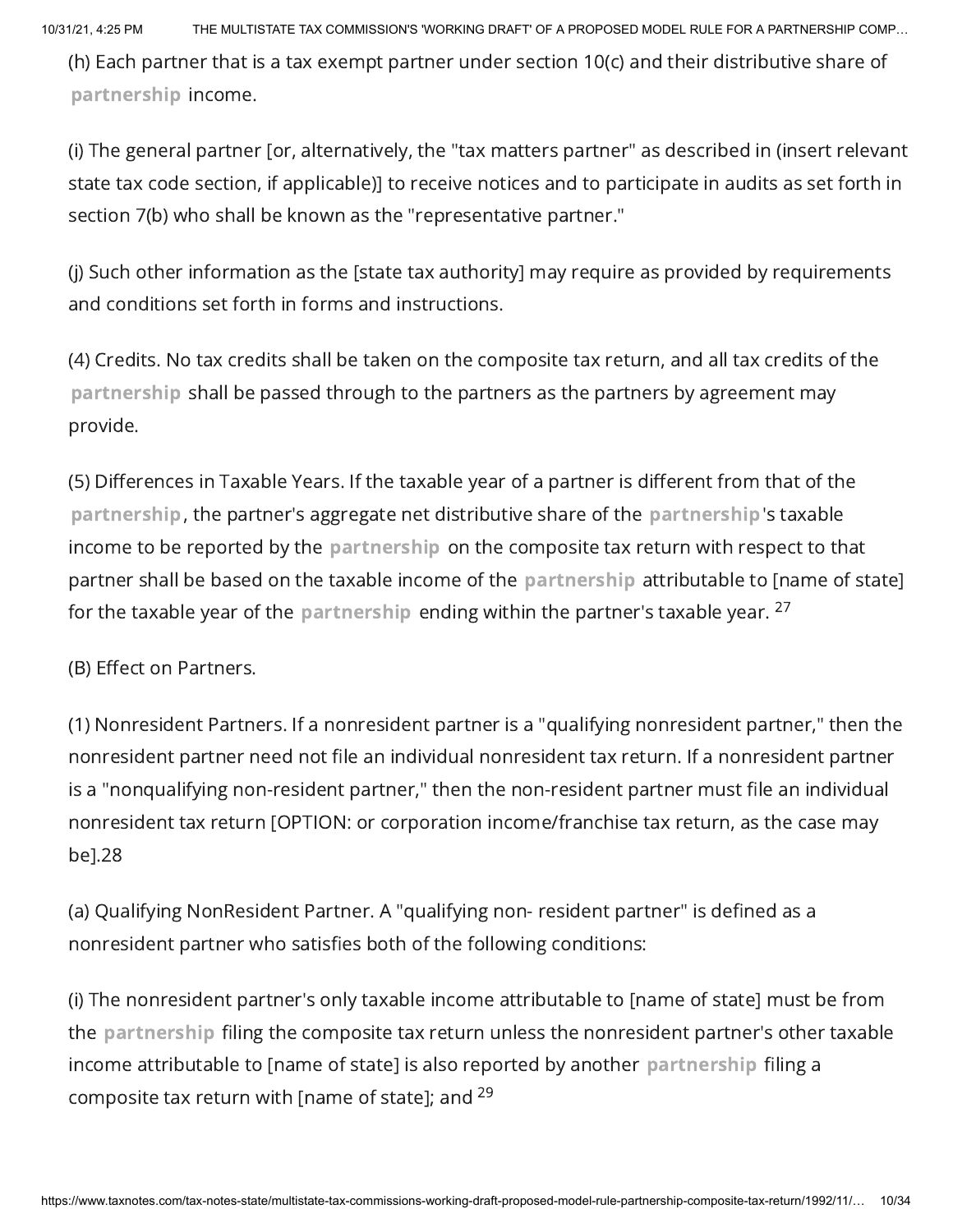(ii) The partnership must not have excluded any partnership taxable income from the composite tax return under section 5(a).

(b) NonQualifying Nonresident Partner. A "non- qualifying non- resident partner" is a nonresident partner who is not a "qualifying nonresident partner." [OPTIONAL] Any partner that is a  $C$  [P. 816] or S corporation, whether a domestic or foreign corporation, shall be treated as a "nonqualifying nonresident partner."30

(2) Resident Individual Partners. A partner who is a resident individual as defined in section 2(f) is not relieved of any obligation to file a tax return with [name of state], and a resident individual partner is not relieved from paying tax on the resident partner's entire distributive share of partnership taxable income in accordance with [insert relevant state tax code section that taxes a resident partner on its entire distributive share from whatever source, if applicable].  $^{\text{31}}$ 

(3) Add Back to Distributive Share. For purposes of reporting distributive shares of partnership income and gain attributable to [name of state] on a tax return filed by a nonresident or resident partner, such distributive share shall not be reduced by such partner's share of the composite tax payment, the de minimis income threshold provided by section 3(d), or the partnership income excluded by section 5(a). See section 8 for the composite tax payment credit furnished nonresident partners and resident partners.

(C) Record of Composite Tax Payment. The partnership shall furnish a record of each partner's share of the composite tax payment on a form prescribed by [state tax authority] to each partner within thirty (30) days after the date the composite tax return is filed with [state tax authority].

(D) Time and Manner of Filing the Composite Tax Return. The partnership shall file the composite tax return on or before the due date for the partnership information return as required by [insert relevant state tax code section(s) regarding information return due date or, if no information return requirement, then: "the 15th day of the fourth month following the close of the partnership's taxable year"]. Reasonable extensions of time to file the composite tax return may be granted by [state tax authority] in accordance with [insert relevant state tax code section(s) dealing with extensions of time to file]. In no event, however, will the partnership be provided with an extension of time to remit the composite tax payment regardless of whether the [state tax authority] may have granted an extension of time to file the composite tax return.

(E) Filing Requirement if no Composite Tax is Due. If the partners' aggregate net distributive share of partnership taxable income is zero or constitutes a net loss so that no composite tax payment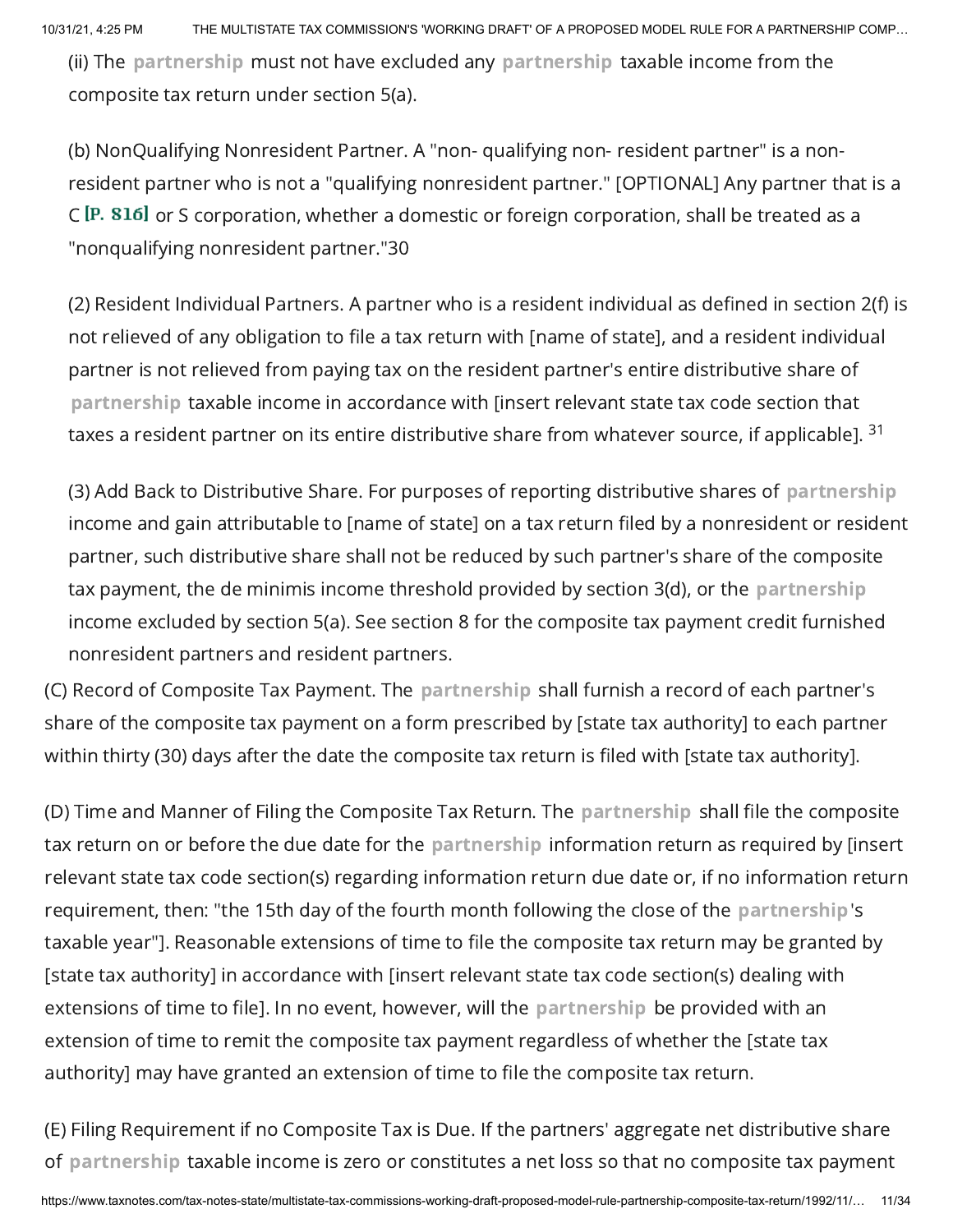10/31/21, 4:25 PM THE MULTISTATE TAX COMMISSION'S 'WORKING DRAFT' OF A PROPOSED MODEL RULE FOR A PARTNERSHIP COMP… is required under section 2(d), the partnership must still file a composite tax return meeting the requirements of this section 6. <sup>32</sup>

Section 7. Penalties; Assessments

(A) Joint and Several Liability.

(1) Partnership and General Partners. The partnership and its general partners shall be jointly and severally liable for any composite tax payments, additions to tax relating to the composite tax return, penalties, interest, and any other assessments of tax with respect to the composite tax return.

(2) Limited Partners. A limited partner shall be jointly and severally liable with the partnership and general partners only if the limited partner's fraudulent or willful conduct caused or contributed to an underpayment of composite tax or if the limited partner has participated in the management of the business of a limited partnership so as to lose its limited liability under [insert relevant reference to state partnership code corresponding to Unif. Limited Partnership Act section 7 or Rev. Unif. Limited Partnership Act section 303].

(B) Partnership Treated as Agent. [OPTION NO. 1] Each partner shall execute a power of attorney making the partnership the authorized agent of the partners included in the composite tax return. As such, the partnership, as authorized agent, shall assume responsibility for all matters relating to the composite tax return including the following: filing the return, filing amended returns, and filing requests for extensions of time; the payment of tax, penalties, and interest; assessment and collection; receiving and corresponding to notices from the [state tax authority]; and participating in an audit of the return. The designation of the partnership as agent shall not, however, relieve the partners of any ultimate liability for tax, additions to tax, penalties, or interest imposed by the [state tax authority] for the partners' distributive shares of income attributable to [name of state].

(B) Partnership Treated as Agent. [OPTION NO. 2] The filing of a composite tax return shall mean that the partnership is the authorized agent of the partners included in the composite tax return. As such, the partnership, as authorized agent, shall assume responsibility for all matters relating to the composite tax return including the following: filing the return, filing amended returns, and filing requests for extensions of time; the payment of tax, penalties, and interest; assessment and collection; receiving and corresponding to notices from the [state tax authority]; and participating in an audit of the return. The designation of the partnership as agent shall not, however, relieve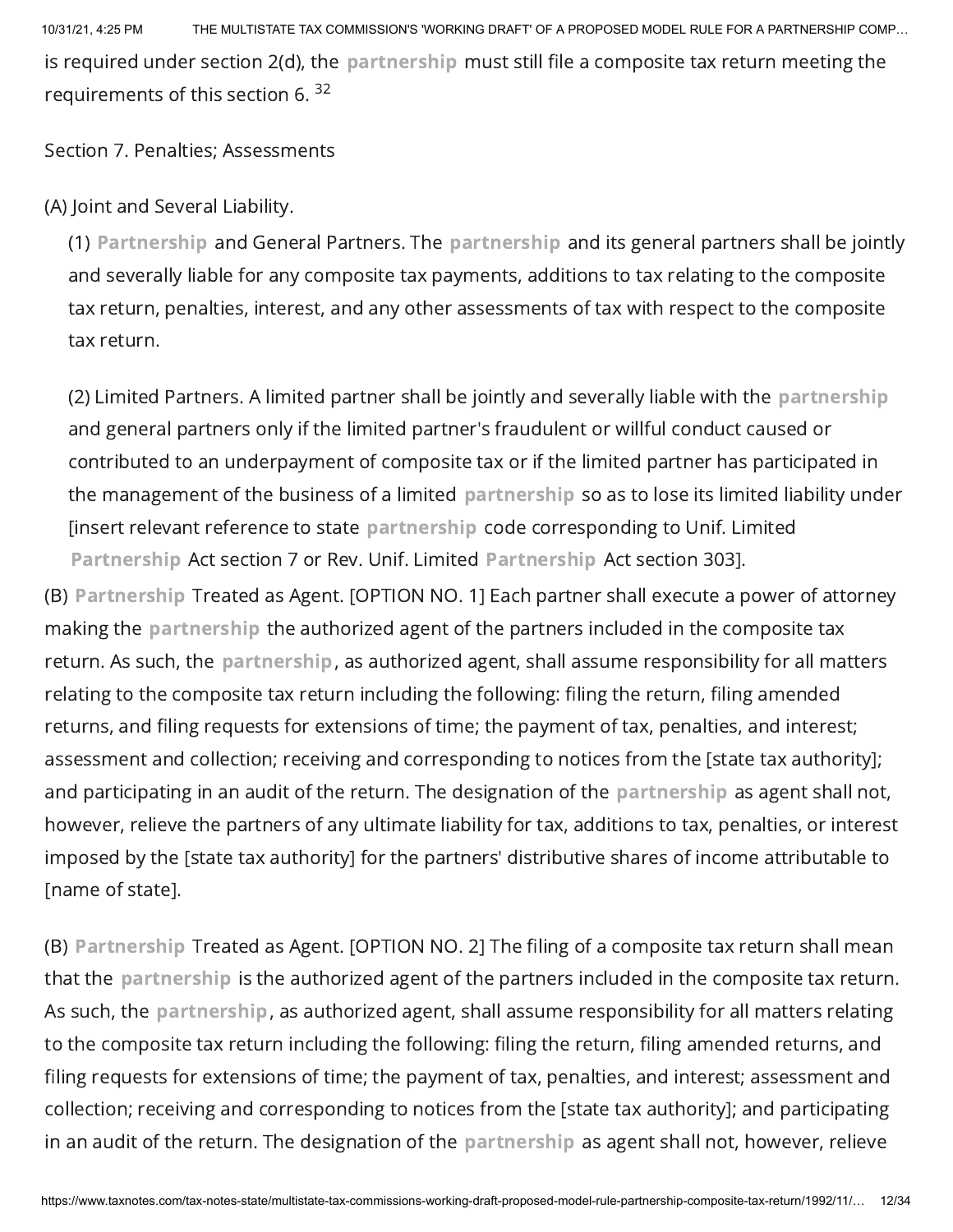10/31/21, 4:25 PM THE MULTISTATE TAX COMMISSION'S 'WORKING DRAFT' OF A PROPOSED MODEL RULE FOR A PARTNERSHIP COMP… the partners of any ultimate liability for tax, additions to tax, penalties, or interest imposed by the [state tax authority] for the partners' distributive shares of income attributable to [name of state].33

(C) Administrative Proceedings.

(1) Representation of Partnership on Audit. The representative partner designated by the partnership pursuant to section 6(a)(3)(I) shall represent the partnership in an audit of the partnership's composite tax return by the [state tax authority], shall correspond on behalf of the partnership to any notices from the [state tax authority] under section 7(b), and shall receive on behalf of the  $[P. 817]$  partnership any notices from the [state tax authority] under section 7(b).

(2) Assessment Upon Audit. In the event a partnership is assessed with additional tax, penalties, or interest for a prior taxable year as the result of an audit, such additional tax, penalties, and interest shall constitute current taxable year tax liabilities of the partnership and partners and shall be added to the composite tax payment for the partnership taxable year immediately following the year of assessment.

(3) Representative Partner Must Keep Other Partners Informed. The representative partner shall keep each partner informed of all administrative and judicial proceedings with respect to a composite tax return filed by the partnership under [this model].

Section 8. Credits Relating to Composite Tax Payments

(A) Tax Credits for Nonresident Partners. A nonresident partner shall be provided a tax credit in the amount of the partner's share of the composite tax payment. This tax credit shall be applied against the tax due as set forth on the partner's non-resident income tax return which may be filed by a "qualifying nonresident partner" and which is required to be filed by a "nonqualifying nonresident partner" pursuant to section 6(b)(1) in accordance with [insert relevant state tax code section(s) regarding nonresident tax returns].

(B) Tax Credits for Resident Partners. <sup>34</sup>

(1) Share of Composite Tax Paid to This State. A resident partner shall be entitled to take its share of the composite tax payment paid to [name of state] as a tax credit on its tax return filed with [name of state] as required by [insert relevant state tax code section].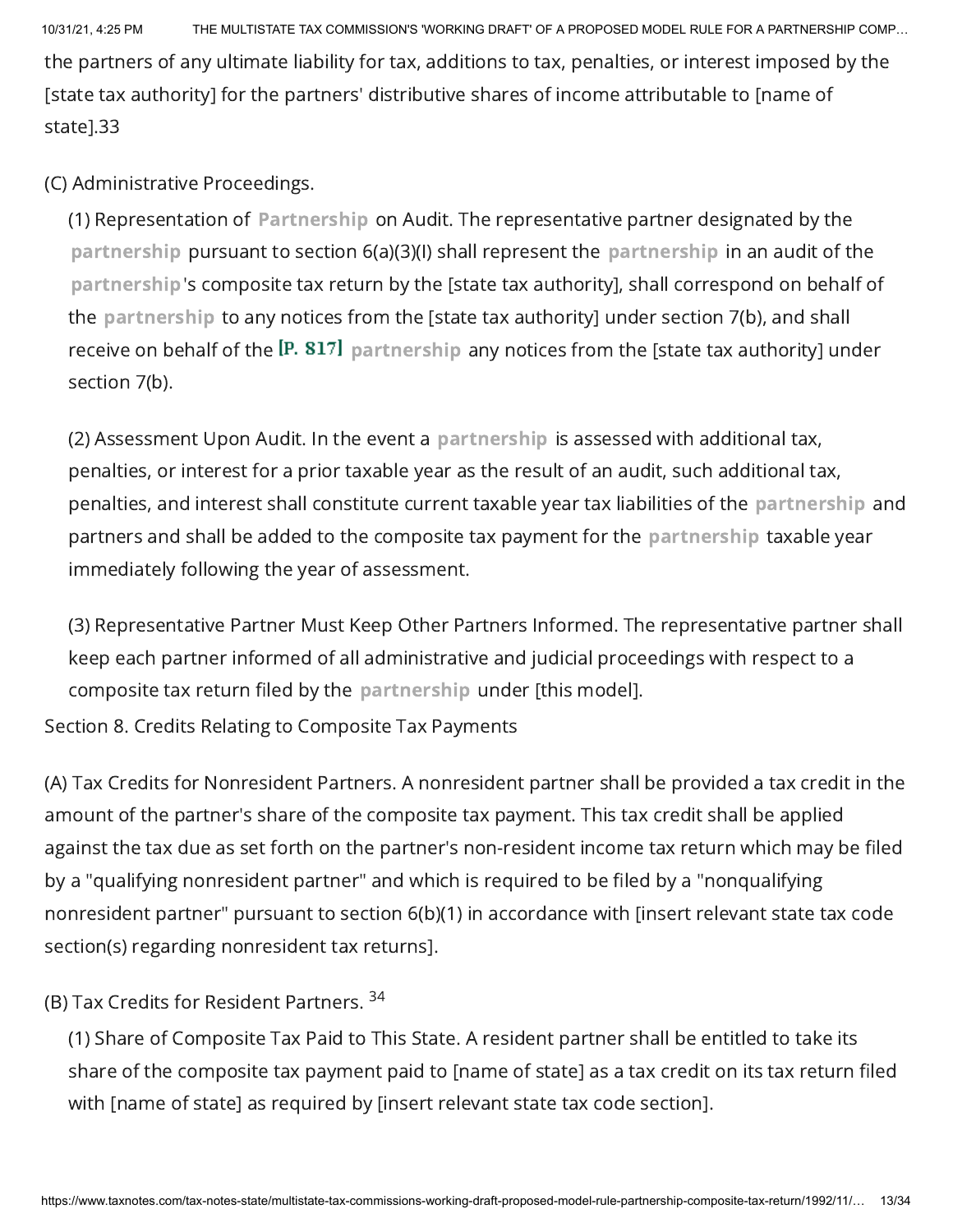(2) [OPTIONAL] Share of Composite Tax Paid to Other States.35 Resident partners shall be provided a tax credit for their share of composite tax payments made on the resident partners' behalf by the partnership to other states in which the partnership filed a composite tax return.

(A) Limitation. [ALTERNATIVE NO. 1] The tax credit provided by paragraph (2) shall not exceed this state's composite tax rate as set forth in section 2(d) [OPTION NO. 1] [or the composite tax rate applicable to each resident partner as set forth in section 2(d) [OPTION NO. 2].

(B) Credit Certification. In order for a resident partner to claim the tax credit provided in paragraph (2), the partnership must file with the [state tax authority] a certificate of payment which shall list each resident partner of [name of state] and their tax identification numbers, the distributive share of income for each resident partner listed that is attributable to other states in which a composite tax return was filed on their behalf, each resident partner's share of the composite tax payments paid to other states in which the partnership filed a composite tax return which must correspond to each partner's tax identification number, and each of the other states' composite tax rates. A copy of the credit certification shall also be provided each resident partner eligible to claim the tax credit provided by paragraph (2).

(a) Limitation. [ALTERNATIVE NO. 2] [The amount of credit permitted to be taken by a resident partner shall be left to each state adopting this model to determine. Each state adopting should enact a law or modify existing law tying this credit to existing law].

(b) Credit Certification. [The design of the credit certification shall be left to each state adopting this model].

Section 9. Special Rule for Computing Aggregate Net Distributive Share of Partnership Taxable Income for Certain Partners

(a) General Rule. When a partner becomes a partner in a partnership during the partnership taxable year or leaves the partnership during the partnership taxable year, then the aggregate net distributive share of partnership taxable income subject to [the model] for both the entering and exiting partner shall be computed under either subsection (b) or (c).

(b) Partnership Agreement. The partners may provide in their partnership agreement for a method of allocating partnership tax items to entering and exiting partners that shall conform to [insert state tax code section conforming to IRC section 706 or, if none, section 706 of the Internal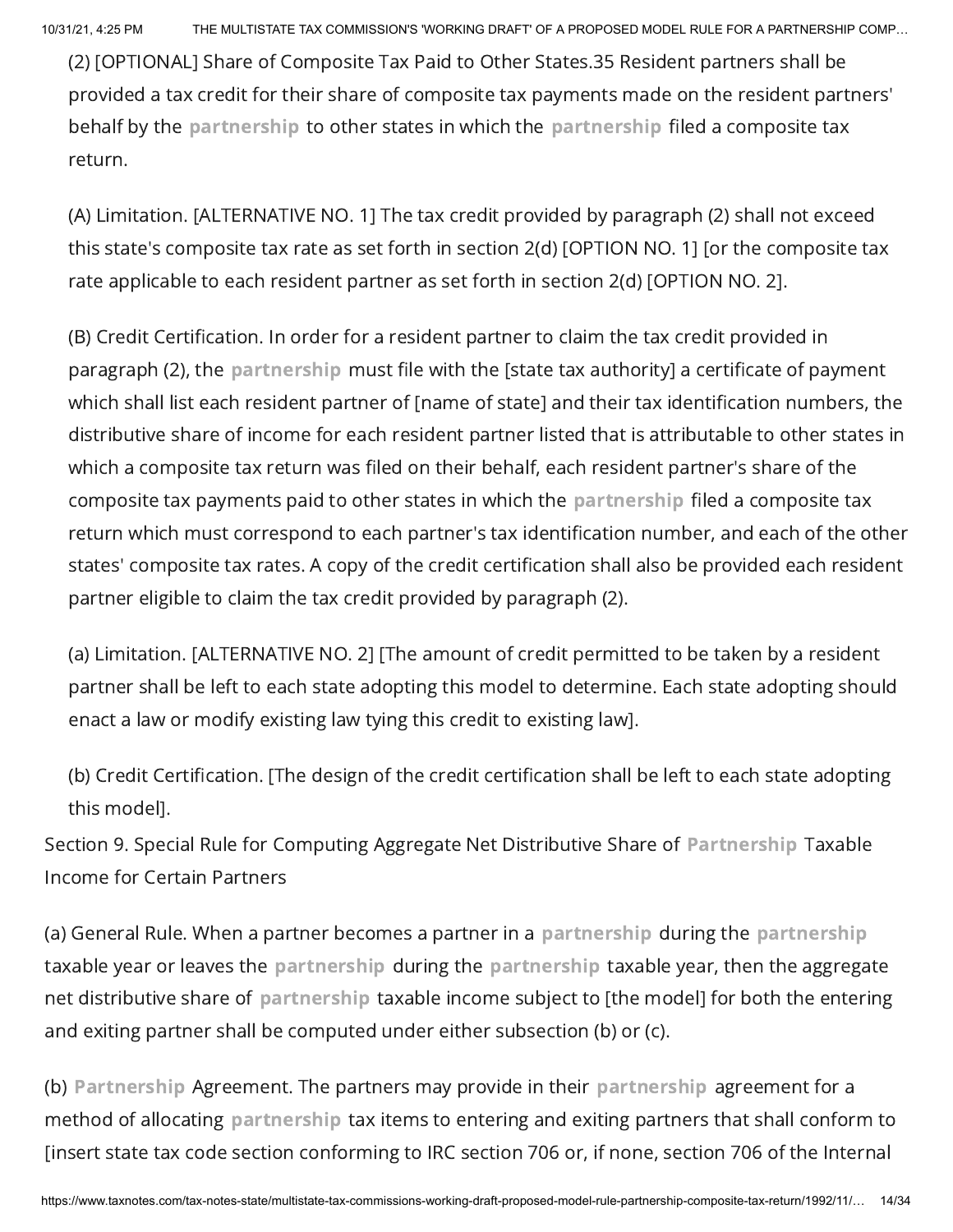Revenue Code of 1986, as amended]. In the event the partnership agreement uses a method of allocation other than the daily pro-rata formula as described in subsection (c), then the partnership shall have the burden of proving, by clear and convincing evidence, on audit that the particular other method does not result in distortion of an entering or exiting partner's aggregate net distributive share of partnership taxable income attributable to [name of state].

(c) Pro Rata Method. The partnership may determine an entering or exiting partner's aggregate net distributive share of partnership taxable income subject to [the model] by use of the following daily pro rata formula:

(1) The partnership first determines what would be the partner's aggregate net distributive share of partnership taxable income attributable to [name of state] as if the partner was a partner in the partnership from the begin- IP. 818] ning of the partnership taxable year until the end of the partnership taxable year.

(2) The partnership then determines a pro rata percentage which is a fraction, the numerator of which is the number of days the partner was a partner in the partnership during the partnership taxable year, and the denominator of which is the total number of days in the partnership taxable year.

(3) The percentage as determined in paragraph (2) is then multiplied against the figure in paragraph (1) to determine the partner's aggregate net distributive share of partnership taxable income subject to [the model].

In the event the partnership agreement provides for a pro rata method other than a daily pro rata method for allocating partnership tax items to partners entering or exiting the partnership during the partnership taxable year, or if a non-pro-rata method is adopted in the partnership agreement and the partnership fails to prove on audit that it does not result in distortion, then the daily pro-rata method is required.

(D) Partner to Partner Consistency. When there has been a sale or exchange of a partnership interest, the partnership must be consistent in its use of the daily pro-rata method or any other method of allocation provided in the partnership agreement that does not result in distortion as described in subsection (b) and must use the same method for the selling/transferor partner and the buying/transferee partner. In the event a non-daily pro rata method of allocation provided in the partnership agreement distorts the aggregate net distributive share of partnership taxable income attributable to [name of state] in respect of one partner, then it shall also be presumed to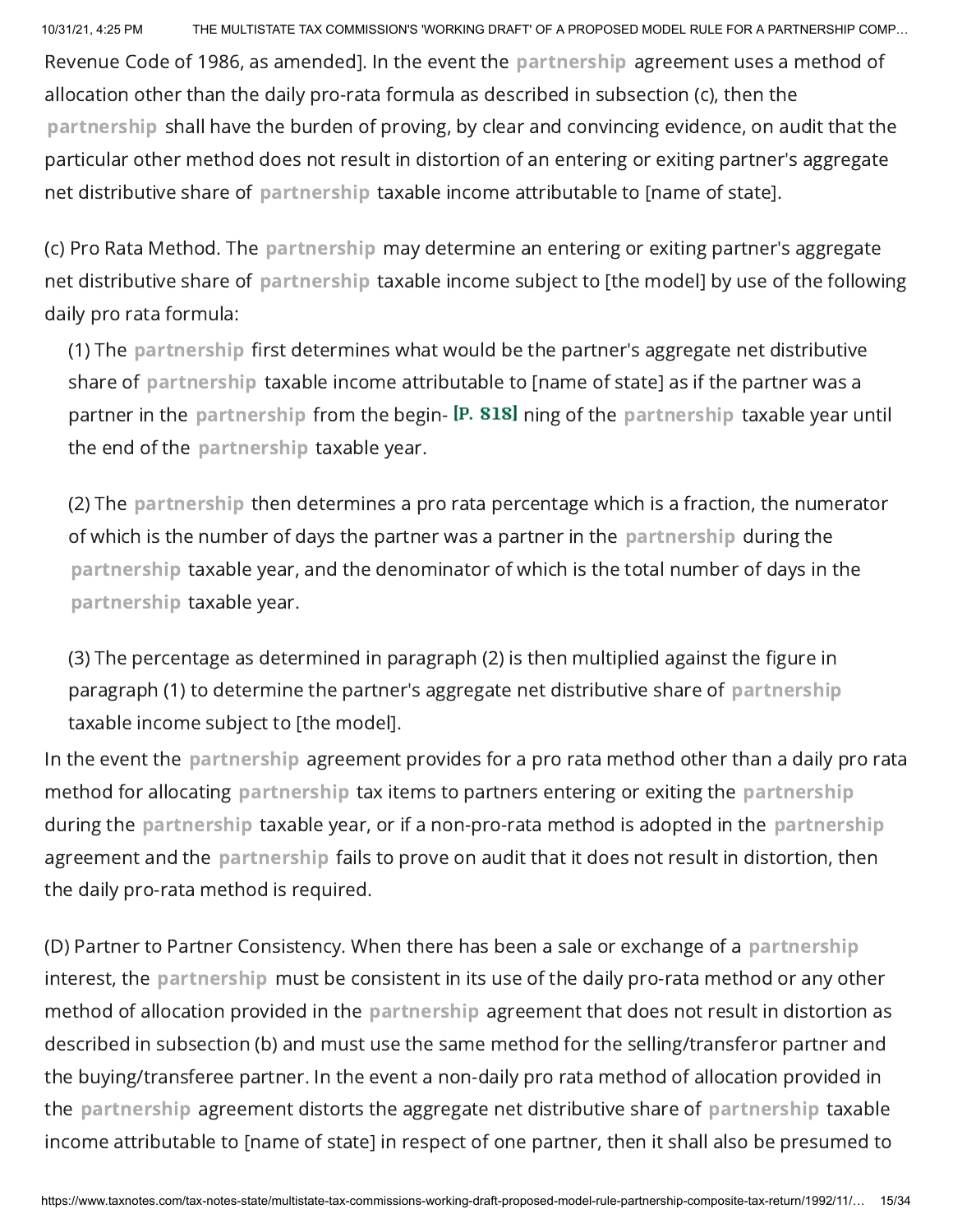10/31/21, 4:25 PM THE MULTISTATE TAX COMMISSION'S 'WORKING DRAFT' OF A PROPOSED MODEL RULE FOR A PARTNERSHIP COMP… similarly distort the aggregate net distributive share of partnership taxable income attributable to [name of state] for the other partner.

Section 10. Treatment of Certain Partners and Partnerships

(A) De Minimis Partners Rule. The provisions of [this model] shall not apply to any partnership having [###] or fewer partners. Partners that are excluded from inclusion in the composite tax return by this section 10 shall, nonetheless, be counted for purposes of whether this de minimis exception applies to a partnership. <sup>36</sup>

(B) Corporate Partners. [OPTION NO. 1] A partner which is a C corporation, as defined in subchapter C of chapter 1, subtitle A, of the Internal Revenue Code of 1986, as amended, or which is an S corporation, as defined in Subchapter S of chapter 1, subtitle A, of the Internal Revenue Code of 1986, as amended, shall not be included in a composite tax return under [this model] unless the corporation conducts business solely in [name of state]. See section 6(a)(3)(G) for information concerning corporate general or limited partners which must be disclosed on the composite tax return.37

(B) Corporate Partners. [OPTION NO. 2] A partner that is a C corporation, as defined in subchapter C of chapter 1, subtitle A, of the Internal Revenue Code of 1986, as amended, or which is an S corporation, as defined in subchapter S of chapter 1, subtitle A, of the Internal Revenue Code of 1986, as amended, shall be included in a composite tax return under [this model].38

(C) Tax Exempt Partners. Partners exempt from income tax under [insert relevant state tax code section] shall be excluded from the composite tax return. See section 6(a)(3)(H) for information concerning tax exempt partners that must be disclosed on the composite tax return.

(D) Trust or Estate Partners. A partner that is an estate as defined in [insert relevant state tax code section] or a trust as defined in [insert relevant state tax code section] shall be included in a composite tax return under [this model].

(E) Publicly Traded Partnerships. The provisions of [this model] shall apply on an elective basis only to a publicly traded partnership, as defined in [insert relevant state tax code section or, if none, section 7704 of the Internal Revenue Code of 1986, as amended], if it is treated as a partnership for tax purposes by [name of state] rather than as a corporation. See section 11 for the alternative treatment of publicly traded partnerships.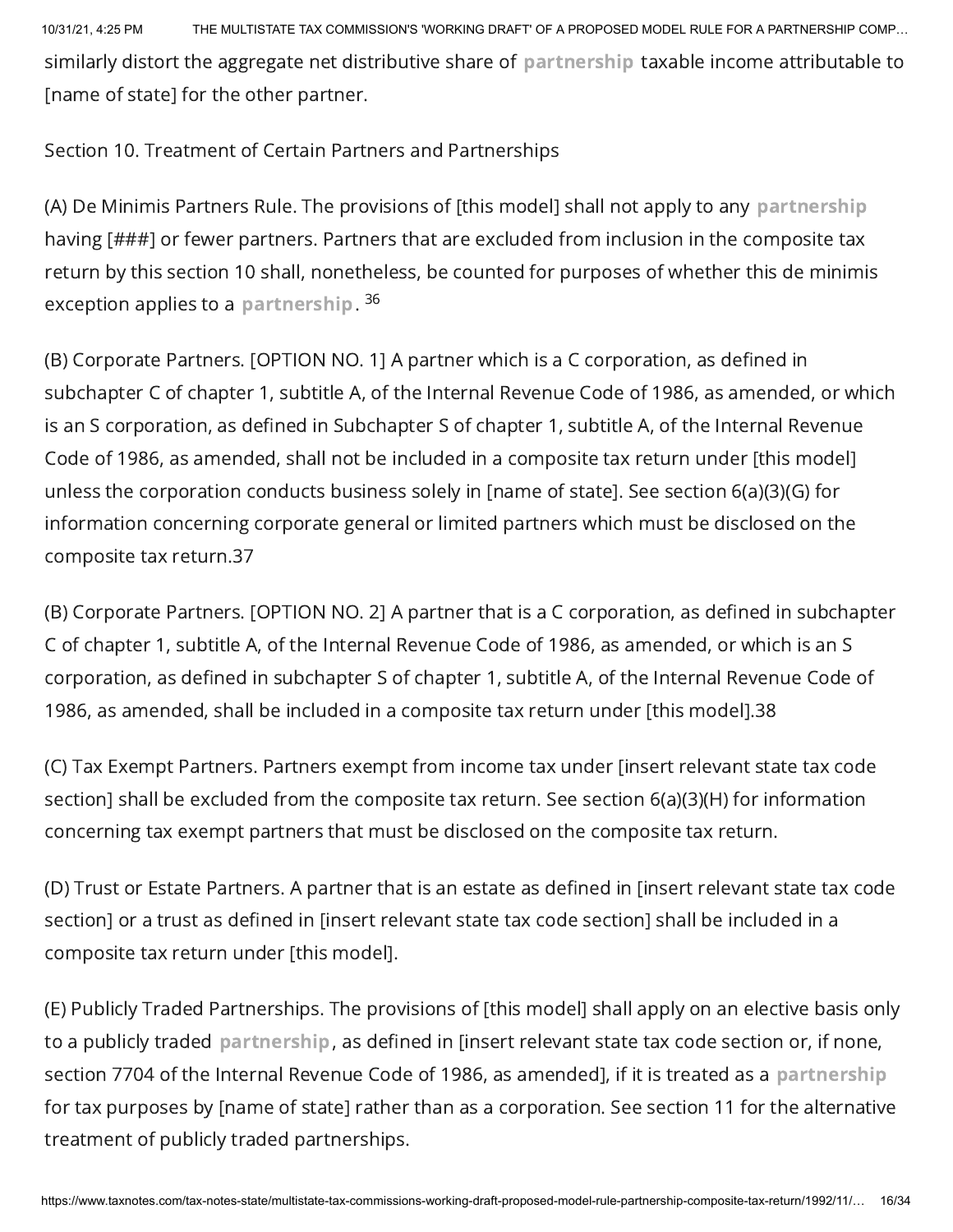(F) Tiered Partnerships. The provisions of [this model] shall not apply to a partnership (lower tier partnership) having another partnership as a partner (upper tier partnership) if all of the following circumstances are satisfied.

(1) Lower Tier Partnership Mere Record Holder. The lower tier partnership must be acting merely as a record holder of tangible or intangible personal or real property and must flow through all items of income, gain, deduction, loss, and credit to upper tier partnerships and nonpartnership partners, if any.  $[P. 819]$  (2) Substantial Interest. At least one upper tier partnership must possess a substantial interest in the immediate lower tier partnership. A "substantial interest" means that the upper tier partnership possesses an interest of at least [50] percent in each item of partnership income, gain, deduction, loss, and credit for any taxable year of the immediate lower tier <code>partnership.</code>  $^{39}$ 

(3) Jurisdictional Rule. The upper tier partnership holding the real economic interests in lower tier record holding partnerships as described in paragraph (2) shall file a composite tax return governed by the requirements of [this model] with [name of state] if any lower tier record holding partnership is organized under the law of [name of state], derives income from sources in [name of state], or does business in [name of state].

(G) Partnerships Engaged in Low Income Housing.

(1) Exception from Application of [Model]. Except to the extent provided in paragraph (2), the provisions of [this model] shall not apply to a partnership which is principally engaged in the acquisition of or the operation of low income housing projects which provide low income housing credits as defined in [insert relevant state tax code section or, if none, section 42 of the Internal Revenue Code of 1986, as amended]. A partnership is "principally engaged" in low income housing projects if [the definition of "principally engaged in low income housing" is to be determined by the state]. /40

(2) Events of Application of [Model]. If a partnership described in paragraph (1) realizes and recognizes income or gains on the disposition of properties used to generate low income housing credits, then the partnership must file a composite tax return meeting the requirements of [this model].

(H) Partners' Filing Obligations not Waived. In the event a partnership or partner is excluded from the mandatory application of [this model], the partners of the excluded partnership or the specifically excluded partner must still comply with all filing and income reporting requirements applicable to individuals pursuant to [insert relevant state tax code section] or those applicable to corporations or other entities pursuant to [insert relevant state tax code section(s)].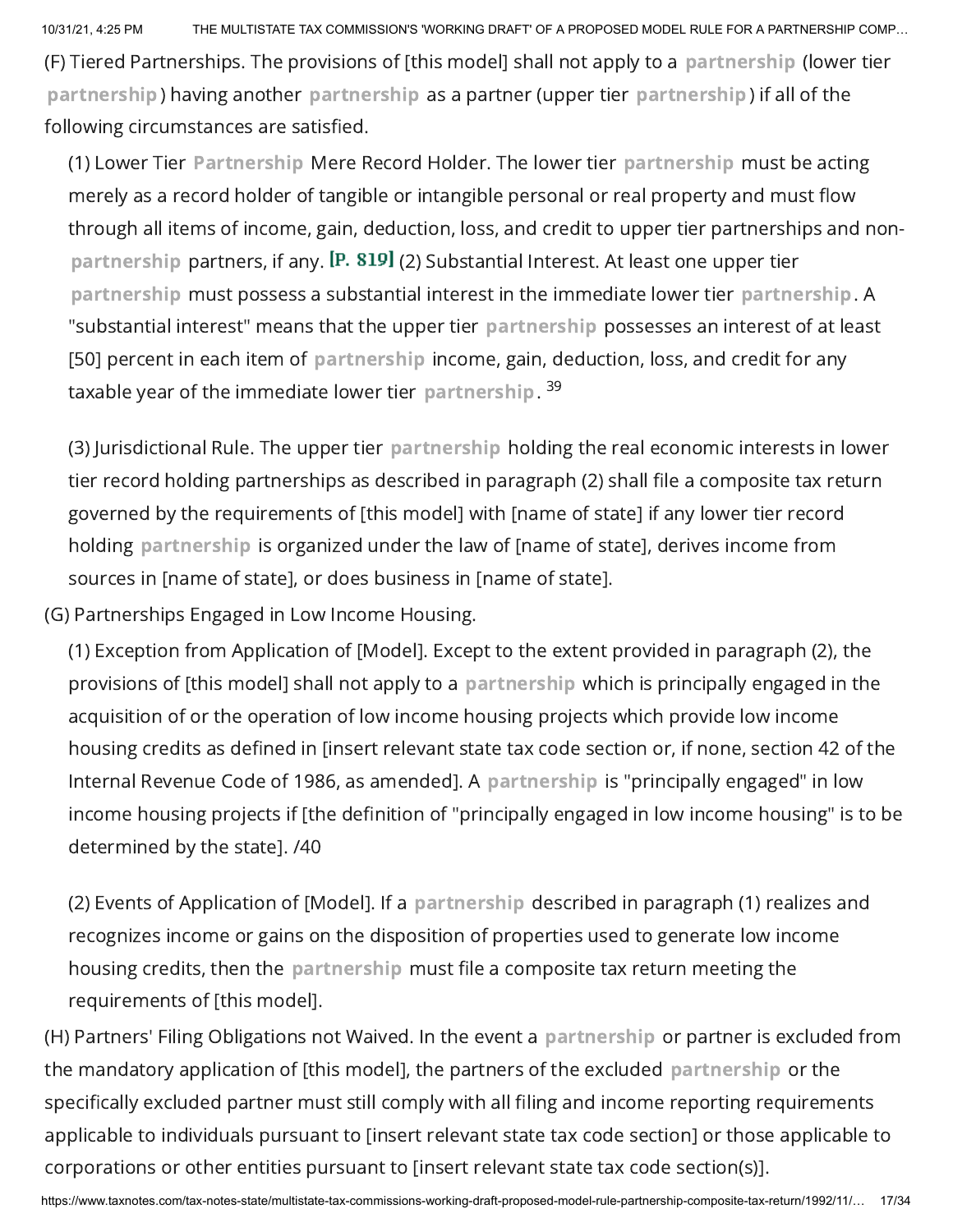10/31/21, 4:25 PM THE MULTISTATE TAX COMMISSION'S 'WORKING DRAFT' OF A PROPOSED MODEL RULE FOR A PARTNERSHIP COMP… Section 11. Treatment of Publicly Traded Partnerships <sup>41</sup>

(A) Application of [Model]. Unless a publicly traded partnership, as defined in section 10(e), elects to file a composite tax return under [this model] pursuant to section 12(e), a publicly traded partnership must remit a withholding tax as provided by subsection (b). For purposes of this section 11, all references to "partnership" shall constitute a reference only to a "publicly traded partnership" and all references to "unit holders" shall mean the partners of a publicly traded partnership, unless expressly stated otherwise.

(B) Withholding Tax. A partnership shall remit a withholding tax at the rate of [the rate is left to the state to determine] on non- liquidating actual distributions of money and property made on a per unit basis during the partnership's taxable year which are from income or property attributable to [name of state]. The withholding tax shall be subject to the following:

(1) Time and Manner of Payment. The withholding tax shall be remitted by the partnership or a designated withholding agent on or before the due date for the partnership information return as required by [insert relevant state tax code section or, if no information return requirement, then: "the 15th day of the fourth month following the close of the partnership's taxable year"]. The remittance shall be included with a form prescribed by the [state tax authority] which shall include such other information as the [state tax authority] may require as provided by requirements and conditions set forth in the form and instructions.

(2) Nominee Designation. The partnership may designate a nominee to act as a withholding agent of the tax required to be remitted by the partnership under this  $[P. 820]$  section 11 on a form prescribed by the [state tax authority] which shall include such other information as the [state tax authority] may require as provided by requirements and conditions set forth in the form and instructions. <sup>42</sup>

(3) Property Distributions. If a nonliquidating distribution is made with property other than money which is attributable to [name of state], the partnership shall not release the property until it has funds sufficient to enable the partnership to pay over in money the withholding tax required to be withheld under this section 11.  $^{43}$ 

(4) Exceptions From Withholding. The partnership or withholding agent shall not be required to withhold on nonliquidating actual distributions of money or property during the partnership's taxable year if the partnership can prove, by clear and convincing evidence, that the distribution meets the conditions of subparagraphs (A) or (B).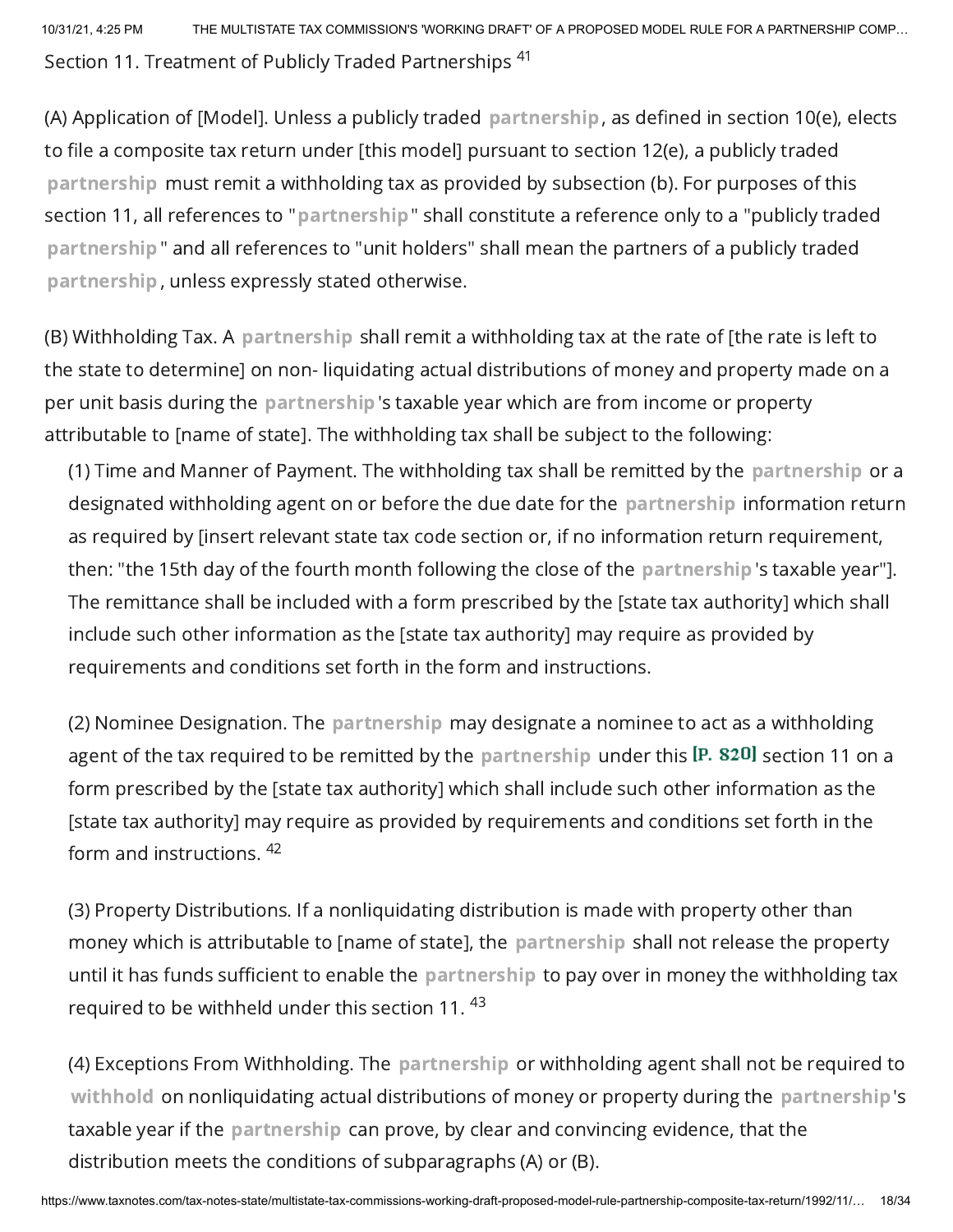(a) No withholding is required to the extent that a tax is required to be withheld on nonliquidating actual distributions of money or property under [insert other state tax code sections requiring withholding on certain partnership distributions such as those dealing with foreign partners or nonresident aliens, U.S. real property interests, recurring dispositions of crops and timber, etc., if applicable]; <sup>44</sup> or

(b) No withholding is required to the extent that nonliquidating actual distributions of money or property would not constitute taxable distributions to a unit-holder under [insert relevant state tax code section(s)]. <sup>45</sup>

(C) Amount of Distributions Subject to Withholding. The amount of distributions made by a partnership during the partnership taxable year subject to withholding shall equal the combined value of nonliquidating actual distributions of money and property from sources attributable to [name of state] made to all unit-holders if the distributions are not excluded from the withholding tax under subsection (b)(4).

(1) Valuation. Nonliquidating actual distributions of money and property shall be valued based on the amount of money distributed and the fair market value of property distributed on a per unit basis. 46

(2) Tiered Partnerships. <sup>47</sup>

(a) Deemed Distribution. In the case of an upper tier partnership that receives nonliquidating actual distributions of money or property from a lower tier partnership, any amount of tax withheld on the distributions and remitted to [name of state] by the lower tier partnership shall be treated as a deemed distribution by the upper tier partnership when the upper tier partnership subsequently makes a non-liquidating actual distribution of the same amount of money or the same property to its unit-holders.

(b) Application of Withholding Tax. The upper tier partnership shall be required to remit a withholding tax on all nonliquidating actual distributions of money and property and deemed distributions (as described in subparagraph (A)) to the extent required by this section 11.

(c) Credit. The upper tier partnership may credit the amount of tax withheld and remitted by the lower tier partnership to [name of state] on distributions by a lower tier partnership to the upper tier partnership against its withholding tax liability when making subsequent actual distributions subject to this section 11 of the money or the same property previously distributed by the lower tier partnership.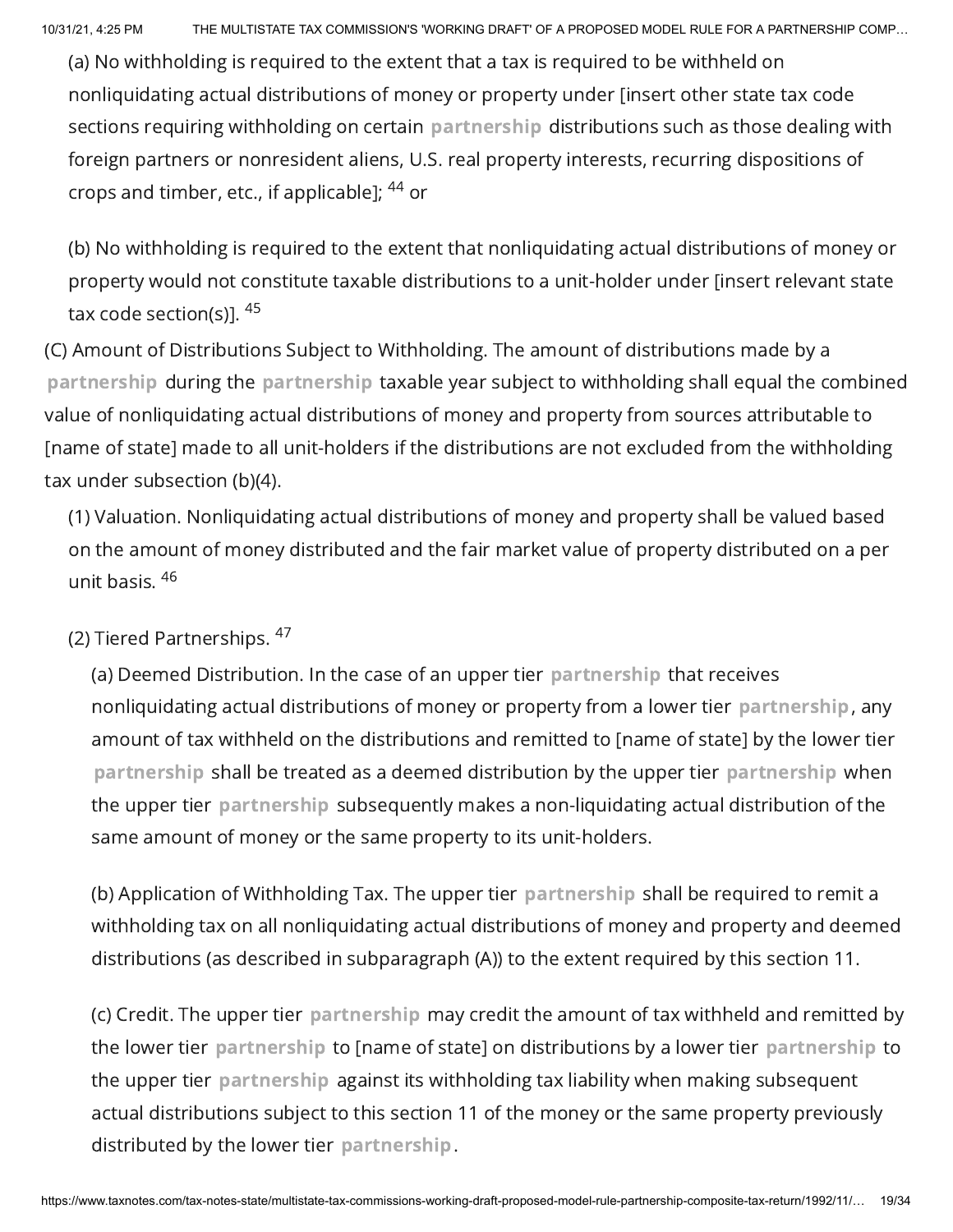(D) Tax Credit for Unit-Holders. The withholding tax paid by a partnership under section 11(b) may be credited by a unit-holder against the unit-holder's income tax liability owed to [name of state] for the unit-holder's subsequent taxable year.  $^{48}$ 

#### (E) Credit Certification.

(1) Partnership Payment Certification. A partnership, or nominee designated by the partnership as a withholding agent pursuant to subsection (b)(2), shall provide a record of the tax withheld with respect to each unit-holder. This record shall be provided within thirty (30) days after the partnership or withholding agent remits  $\left[$ P. 821] payment of the withholding tax to the [state tax authority].

(2) Unit-Holders' Payment Certification. A unit-holder seeking a credit against its income tax liability owed to [name of state] for amounts withheld by the partnership or withholding agent for the unit-holder's taxable year subsequent to a taxable year of the unit-holder in which the partnership or withholding agent withheld and paid tax must attach a proof of payment of withheld tax to its income tax return. Proof of payment consists of a copy of the "partnership payment certification" provided by paragraph (1). <sup>49</sup>

(F) Application to Corporation and Tax Exempt Organization Unit- Holders. [OPTION NO. 1] Unitholders that are corporations or tax exempt organizations as defined in [insert relevant state tax code section] shall not be subject to the withholding tax under this section 11.50

(F) Application to Corporation and Tax Exempt Organization Unit- Holders. [OPTION NO. 2] Unitholders that are corporations are subject to the withholding tax required by this section 11. Unitholders that are tax exempt organizations as defined in [insert relevant state tax code section] shall not be subject to the withholding tax under this section 11.51

#### (G) Penalties.

(1) Partnership and General Partners. The partnership and its general partners shall be jointly and severally liable for withholding taxes, penalties, and/or interest for failure to withhold and remit tax required by this section 11 with respect to any unit-holder.

(2) Nominee. In the event the partnership has designated a nominee as withholding agent, then the withholding agent, but not the partnership or its general partners, shall be liable for withholding taxes, penalties, and/or interest for failure to withhold and remit tax required by this section 11 with respect to any unit-holder. If the failure to withhold and remit tax required by this section 11 is caused by the negligence, wilful conduct, or fraud of the partnership or its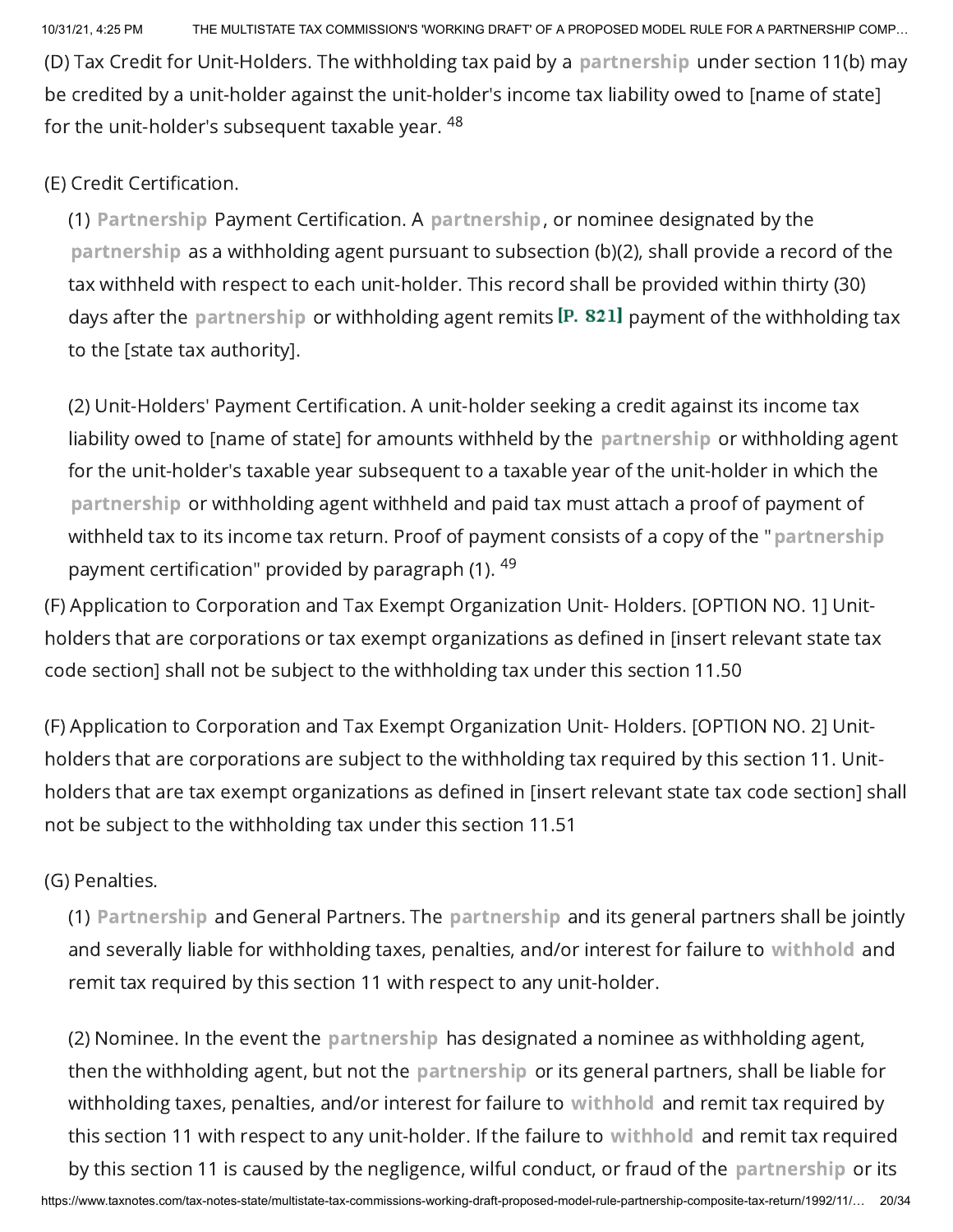10/31/21, 4:25 PM THE MULTISTATE TAX COMMISSION'S 'WORKING DRAFT' OF A PROPOSED MODEL RULE FOR A PARTNERSHIP COMP… general partners, then the partnership and its general partners, but not the nominee, shall be jointly and severally liable. <sup>52</sup>

Section 12. Effective Dates

(A) Effective Date. [Determined by the state].

(B) Existing Partnerships Provided Five-Year "Phase In." If a partnership is an existing partnership on the effective date of [this model], then [this model] shall not be mandatorily applied to the existing partnership for a period of five taxable years, not including the taxable year of the partnership for when [this model] becomes effective, following the effective date. The existing partnership may, however, elect to come within the terms of [this model] before the fiveyear period expires by filing a composite tax return meeting the requirements of [this model]. The election provided by this subsection (b) to file a composite tax return within the five-year "phase in" period for existing partnerships shall not be revoked. <sup>53</sup>

(C) Existing Partnership Defined. An "existing partnership" is any partnership or business organization classified as a partnership for tax purposes by [name of state]:

(1) Having filed all necessary organizing documents required to be filed with the [appropriate state regulatory authority] that have been accepted by the [appropriate state regulatory authority] and all certificates of authority or other documents required to be issued by the [appropriate state regulatory authority] before a partnership or other business organization classified as a partnership for tax purposes by [name of state] can conduct business in or own property in [name of state] have been issued prior to the effective date of [this model]; or

(2) Having filed any necessary organizing document required to be filed with the [appropriate state regulatory authority] on or before the effective date of [this model] and all other necessary filing requirements established by the [appropriate state regulatory authority] are satisfied within 30 calendar days of the effective date of [this model].

(D) Partnership Organized After the Effective Date. Unless otherwise excluded from the application of [this model] by section 10, the provisions of [this model] shall mandatorily apply to all partnerships formed after the effective date of [this model] which do not fall within the definition of "existing partnership."

(E) Election In. A partnership that is otherwise excluded from the mandatory application of [this model] under section 10 or section 12(b), may elect to be included by filing a composite tax return satisfying the requirements of [this model]. Such an election shall not be revoked.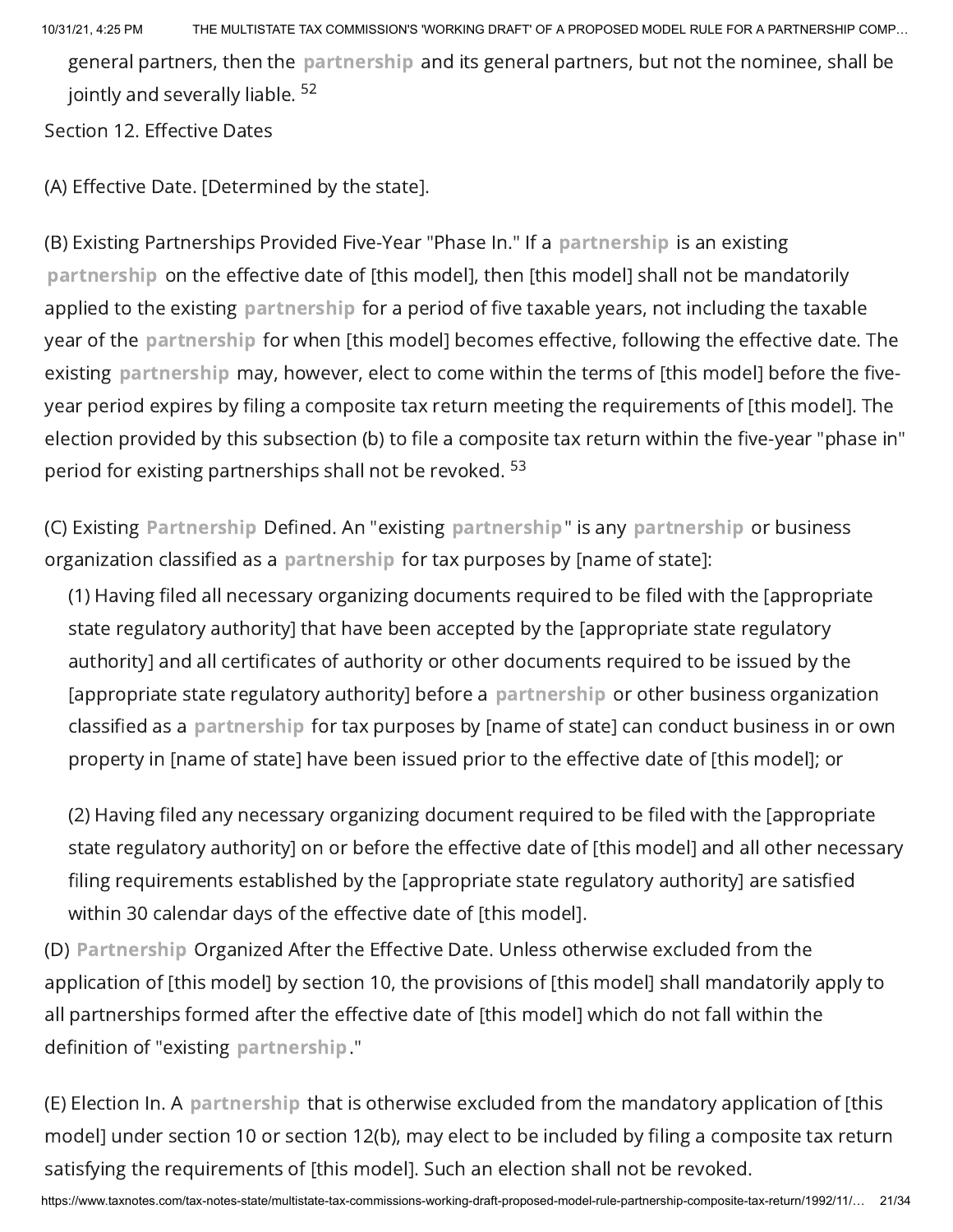10/31/21, 4:25 PM THE MULTISTATE TAX COMMISSION'S 'WORKING DRAFT' OF A PROPOSED MODEL RULE FOR A PARTNERSHIP COMP… Section 13. Effect of [Model] on Estimated Taxes and Withholding Taxes. [OPTIONAL]

(A) Estimated Tax Payments. Nothing contained in [this model] shall be construed as relieving any partner for an obligation to remit estimated tax payments under [insert relevant state tax code section]. Estimated tax payments are required to be paid in the manner and in the amounts required by rules applicable to individuals as set forth in [insert relevant state tax code section]. Penalties and interest for underpayments of estimated tax shall be assessed in the same manner as provided based on the rules applicable  $[1P. 822]$  to individuals as set forth in [insert relevant state tax code section]. /54/.

(B) Withholding Taxes. An individual resident or non-resident partner who is included in a composite tax return meeting the requirements of [this model] shall be exempt from the withholding tax on a partner's distributive share of partnership income as set forth in [insert relevant state tax code section]. In no event, however, will this exemption extend to the withholding tax imposed on actual distributions of money or property from the partnership to its partners as set forth in [insert relevant state tax code section, if applicable].

Section 14. Code References. [OPTIONAL]

All references in [this model] to sections of the [state tax code] and Internal Revenue Code of 1986, as amended, shall be construed in light of the applicable tax regulations promulgated thereunder. The [state tax code] and applicable state tax regulations shall take precedence over the Internal Revenue Code of 1986, as amended, and Federal Treasury Regulations promulgated thereunder to the extent they conflict. <sup>55</sup>

#### FOOTNOTES

/\*/ Previous versions of the Multistate Tax Commission's Proposed Model Rule for a Partnership Composite Tax Return Applicable to Multijurisdictional Partnerships (the "model") have been disclosed to the public. Accordingly, this "working draft" should be considered a "public domain" document. The Multistate Tax Commission reserves the right to publish the model, or modifications thereof, in the future in any manner that the Multistate Tax Commission deems necessary or appropriate. This model is a "working draft" and should not be considered as a final uniformity recommendation of the Multistate Tax Commission.

 $^1$  Unlike a partnership "information" return which is not a tax return, a partnership "composite" tax return is a return of income tax filed by the partnership on behalf of its partners. Some states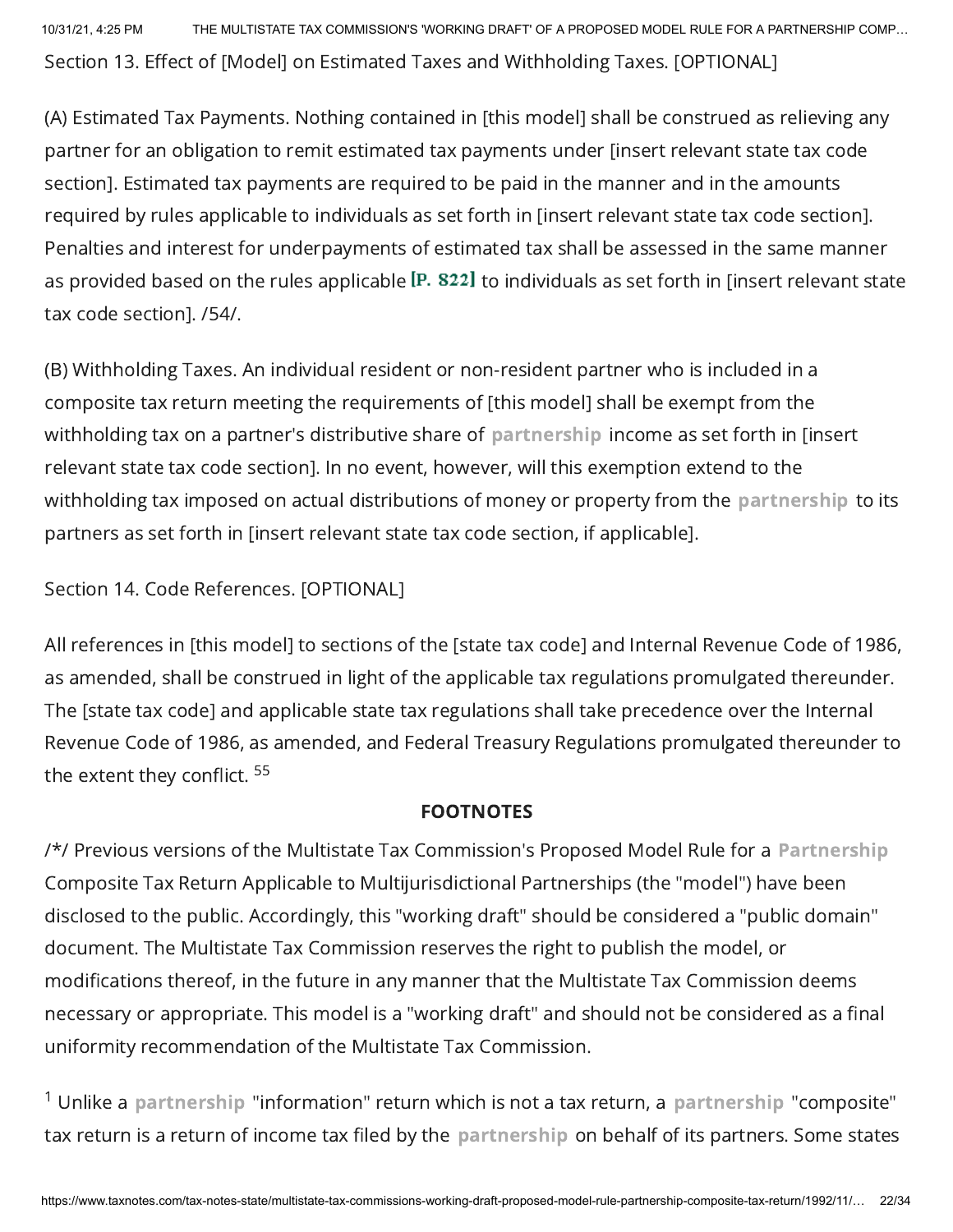refer to a composite tax return as a "group" return, a "block" return, or as a partnership "combined" return of the partners.

 $2$  The Commission is the administrative arm of the Multistate Tax Compact. ALL. ST. TAX GUIDE section 701 et seq. (RIA 1992); ST. TAX GUIDE section 351 (CCH 1992).

 $^3$  For example, the "passive activity loss" rules of code section 469, the repeal of the General Utilities doctrine (General Utilities & Operating Co. v. Helvering, 296 U.S. 200 (1935), wherein the U.S. Supreme Court held that a corporation did not recognize gain or loss upon the distribution of property to its shareholders), by way of code sections 311, 336, and 337 (with respect to C corporations) and code section 1374 (with respect to S corporations), amendment of the code section 752 regulations which changed the manner in which partnership liabilities are reflected in the adjusted tax bases of the partners, the code section 465 "at risk loss" rules, and the change in the tax rate differentials between corporations and individuals.

 $^4$  The passive loss limitations have had a measurable effect on income reported by individual partners for federal tax purposes. For example, net income from partnerships reported on individual federal income tax returns for 1987 increased by \$21 billion, \$10 billion of which resulted from disallowed passive losses. See, e.g., Internal Revenue Service, "Partnerships, Passive Losses, and Tax Reform, 1981- 1987," Statistics of Income Bulletin, 31, 37, vol. 9 (Winter 1989- 1990). Net income reported by individual partners has steadily increased since 1986 and total losses reported by individual partners have steadily decreased since 1986. Internal Revenue Service, "Partnerships, Partners, and Tax Shelters After Tax Reform, 1987- 1989," Statistics of Income Bulletin, 8, 20, vol.12 (Summer 1992). See also Wall St. J., Dec. 19, 1990, at A1, col. 5 (reporting that partnerships earned \$14.5 billion in 1988 compared to losses of \$5.4 billion in 1987 and \$17.4 billion in 1986). Corporate partners have not been similarly affected because they are generally not subject to the "passive activity loss" or "at risk loss" rules.

<sup>5</sup> See, e.g., CAL. REV. & TAX CODE section 18408.5 (Deering Supp. 1992) (see also California Franchise Tax Board "Group Filing Instructions California Form 540NR For Nonresident Partners"); COLO. REV. STAT. section 39-22-601 (4.5)(b) (Supp. 1991) (Colorado permits composite return filing for limited liability companies, which are treated as partnerships pursuant to Colo. Rev. Stat. section 39-22- 205, but apparently not for a true state law partnership); ILL. ADMIN. CODE tit. 86, section 100.5700; IOWA ADMIN. CODE Rules 701- 48.3; KAN. ADMIN. REGS. section 92-12-106; ME. RULE NO. 805; MD. ADMIN. CODE tit. 3, section 03.04.02.04; MO. ADMIN. CODE section 10- 2.190(2) (A); N.M. INC. TAX. REG. section 12:8; N.Y. ADMIN. CODE tit. 20, section 151.17; N.C. GEN. STAT.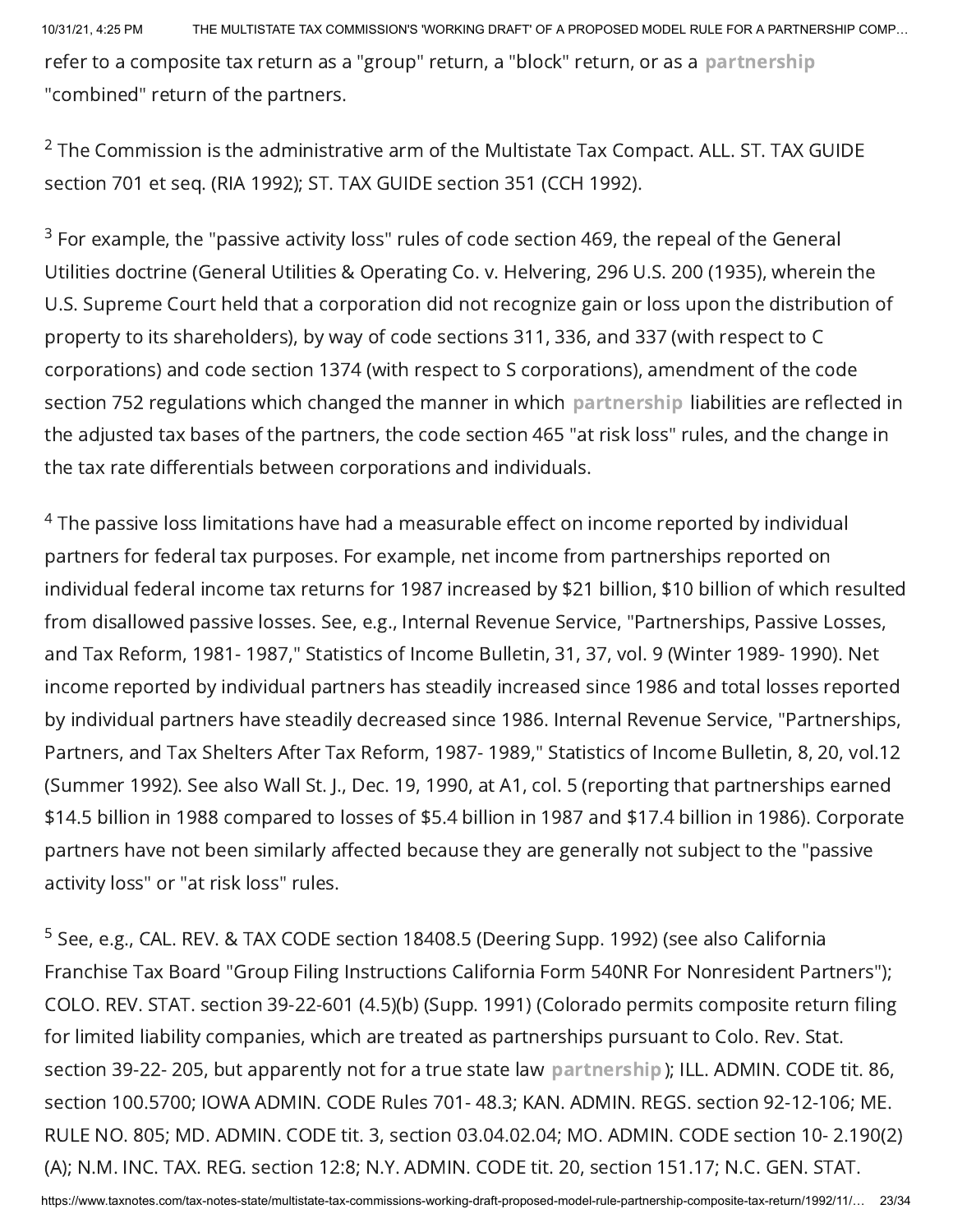section 105-154(b) (Supp. 1991); OHIO ADMIN. CODE section 5703-7-03; OKLA. GAZ. section 23.018.00.D.; OR. ADMIN. R. section 150-314.760; S.C. INC. TAX REG. section 117-76; UTAH ADMIN. BULL. R865-9-13I; VA. INC. TAX REG. section 630-4-391.C.; and W. VA. PERS. INC. TAX REG. section 110-21-51a.1. Other states, by administrative practice, may also provide for partnership composite tax return filing on an ad hoc basis by agreement between the state tax authority and the partnership.

 $^6$  A fourth reason for the model's comprehensive nature is that it contains several optional provisions upon which other parts of the model are dependent. Accordingly, if an optional provision is not applied, then other portions of the model are inapplicable.

 $\rm ^7$  The model contains several optional provisions. These provisions are in bold-face type. In addition, various parts of the model request additional information or material which is state specific. This information or material is represented by [brackets].

 $^8$  Alternatively, the model could be made elective. North Carolina is the only state that requires partnerships to file composite tax returns. See N.C. GEN. STAT. section 105-154(b). Every state providing for elective composite tax returns by statute or regulation, except Illinois, permits only nonresident partners to be included in a composite tax return. See note 5, supra. Illinois permits a partnership to petition for permission to include resident partners in its elective composite tax return. See ILL. ADMIN. CODE tit. 86, section 100.5700 (a) and (c). In the event the model is made elective, then states should also consider requiring nonresident partners to file an agreement with the state consenting to personal jurisdiction and agreeing to file an individual tax return. See, e.g., "Model S Corporation Income Tax Act ("MoSCITA")," section 1007(c), (d). American Bar Ass'n., Report of the Subcommittee on State Taxation of S Corporations: Model S Corporation Income Tax Act and Commentary, 42 Tax Law. 1001, 1005-1006 (Summer 1989).

 $^9$  This option combines the partners' individual net distributive shares of  $\,$  partnershi<code>p</code> tax items, excluding tax credits, into a single figure, and a flat rate of tax is imposed on the combined net income. Several states that permit the filing of composite tax returns require this method for computing the tax payment. See e.g., ILL. ADMIN. CODE tit. 86, section 100.5710; OHIO ADMIN. CODE section 5703-7-03(A); UTAH ADMIN. BULL. R865-9-13I.C.4.; and W. VA. PERS. INC. TAX REG. section 51a.2.

 $^{10}$  This option computes tax separately on each partner's "aggregate net distributive share of partnership income" and applies a graduated rate of tax based on each partner's filing status. The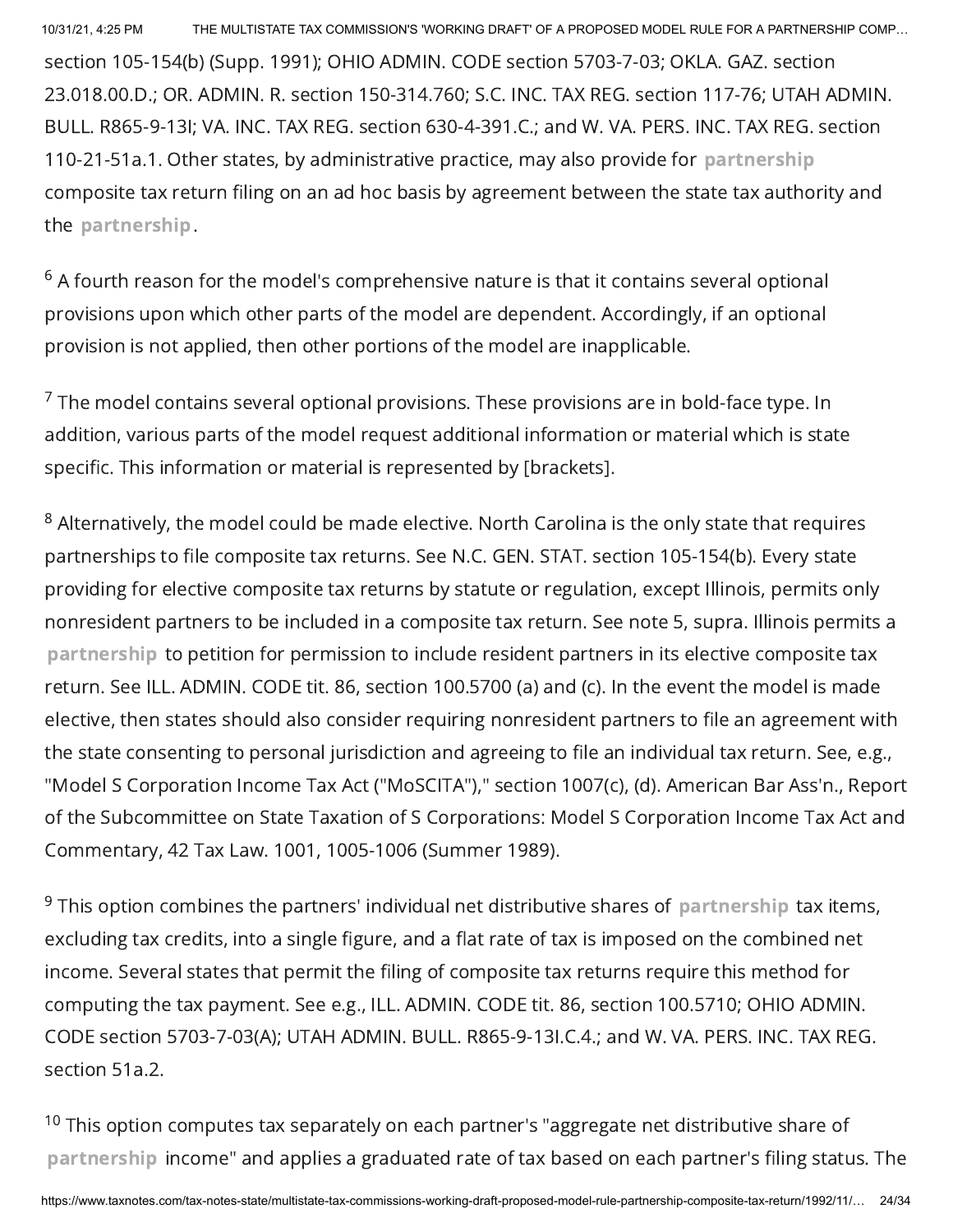separately computed taxes are then combined into one payment which is remitted by the partnership. Several States provide a similar method for computing a "composite tax." See, e.g., Cal. Rev. & Tax Code section 18405.5(a); Me. Rule No. 805.04; N.M. Inc. Tax Reg. section 12:8.7; N.Y. Admin. Code tit. 20, section 151.17(g); and Or. Rev. Stat. section 314.760; Or. Admin. R. 150- 314.760(d).

 $11$  Please note that section 10(B) [OPTION NO. 2], infra, includes corporate partners in the composite tax return. Accordingly, although several segments of the model provide additional optional provisions in the event corporate partners are included, other provisions of the model may need the necessary references with respect to corporate partners. For example, sub-section (F) (or another sub-section) would have to define "domestic" corporations and "foreign" corporations.

 $12$  This option is designed to comport with section 2(D) [OPTION NO. 1], supra.

 $13$  This option is designed to comport with section 2(D) [OPTION NO. 2], supra.

 $14$  Although not all states appear to provide firm guidance, partnership items of income, gain, deduction, and loss are, as a general rule, attributed to a taxing state by application of the state's apportionment and allocation rules. See, e.g., ALA. TAX REG. section 810-3-24.02(2); CAL. ADMIN. CODE section 17951-4(e) (the partnership apportions and allocates its tax items if it operates a unitary business within and without California. Otherwise, the partnership must apply specific sourcing rules. CAL. ADMIN. CODE section 17951-2.); IDAHO INC. TAX REG. section 27A, 1.a.; MINN. STAT. section 290.31, Subd. 27.; NEB. DEPT. OF REV. REG. section 25- 001.003.05C.; N.M. TAXATION AND REVENUE DEPT. INC. TAX REG. section 11:5; N.D. CENT. CODE section 57-38-10; VA. INC. TAX REG. section 630-4-391.C.1.

 $15$  Certain provisions of the model distinguish between general and limited partners. Accordingly, a definition was deemed necessary. This definition ties into existing state law and provides an additional definition for business organizations, such as limited liability companies, that are classified as partnerships for state tax purposes. This additional definition is derived from Rev. Proc. 89-12, 1989-1 C.B. 798, section 1.02.

<sup>16</sup> This definition is derived from Treas. Reg. section 1.469- 5T(e)(3)(i)(B), the definition of a "limited partnership interest" for purposes of the "passive activity loss" rules.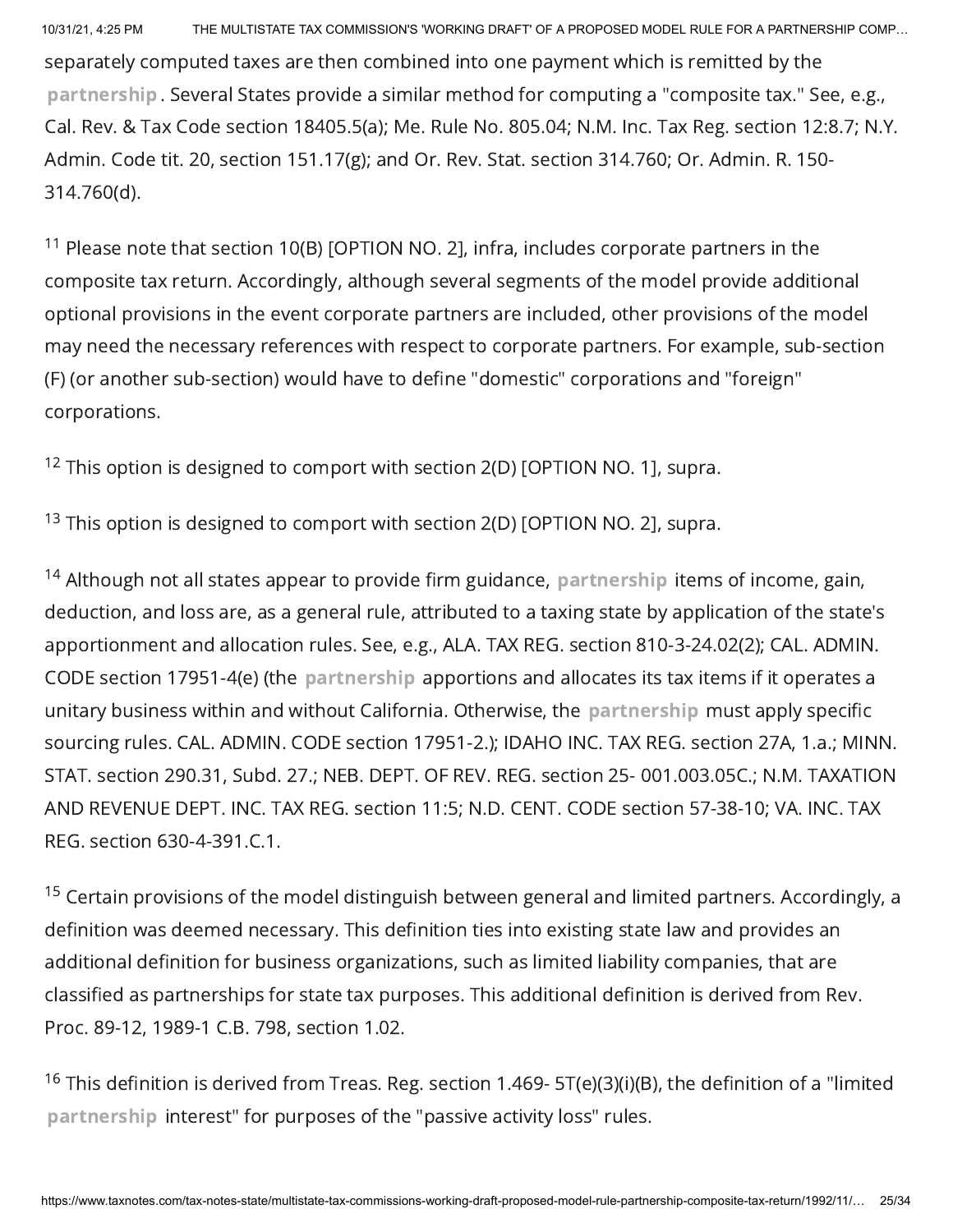$17$  Some states may not impose an annual information return filing obligation on partnerships. If so, then this section 3(A) should be modified to reference the federal Form 1065 and Schedule K and to delete the reference to the state's version thereof. Those states that do impose such an obligation generally require a partnership to file an annual information return if the partnership is organized under the laws of the state, is doing business in the state, or has income from sources in the state. See, e.g., CAL. REV. & TAX CODE section 17932(a); COL. REV. STAT. section 39-22-601(5); DEL. CODE ANN. tit. 30, section 1174(a); IDAHO CODE section 63- 3030(a)(8); N.Y. TAX LAW section 658(c)(1); OR. REV. STAT. section 316.467(1); and VT. STAT. ANN. tit. 32, section 5861(a). Other states may also require a partnership to file an annual information return if it has partners that are residents of the state even if the partnership does no business in and/or derives no income from the state. See, e.g., DEL. CODE ANN. tit. 30, section 1174(b); IDAHO CODE section 63-3030(a)(8); Ind. Code section 6-3-4-10; KAN. STAT. ANN. section 79-3222; N.Y. TAX LAW section 658(c); OR. REV. STAT. section 316.467(1); VT. STAT. ANN. tit. 32, section 5861(a).

Since section 1 of the model requires "multijurisdictional partnerships" to file a composite tax return, and since section 2(A) defines a "multijurisdictional partnership" as, in part, a partnership which is organized under the law of the state, derives income from sources in the state, or does business in the State, merely because a partnership has a partner which is a resident of the state will not create a composite tax return filing obligation for the partnership. Consequently, states may desire to further consider sections 1 and 2(A) to ensure that the model comports with their existing law and/or regulations.

 $^{18}$  This sub-section (B) assumes a state recognizes the "passive activity loss" rules so that if a state does not recognize them, this sub-section should be deleted. The model requires a partnership to account for passive activity income and gain in the aggregate (and aggregate passive activity losses, see section 4(B)(1), infra) even though the characterization of a partnership item of income or gain as passive is made at the partner level. The model adopts this approach to prevent offsetting active or portfolio partnership tax items with passive partnership tax items.

 $19$  This option is provided in the event a state determines to include corporate partners in the composite tax return under section 10(B) [OPTION NO. 2], infra, and recognizes personal service corporations.

 $^{20}$  Portfolio items of income consist of interest, dividends, annuities, and royalties not derived in the ordinary course of a trade or business. Treas. Reg. section 1.469-2T(c)(3)(i). Dividends include distributions from real estate investment trusts ("REITs"), regulated investment companies ("RICs"),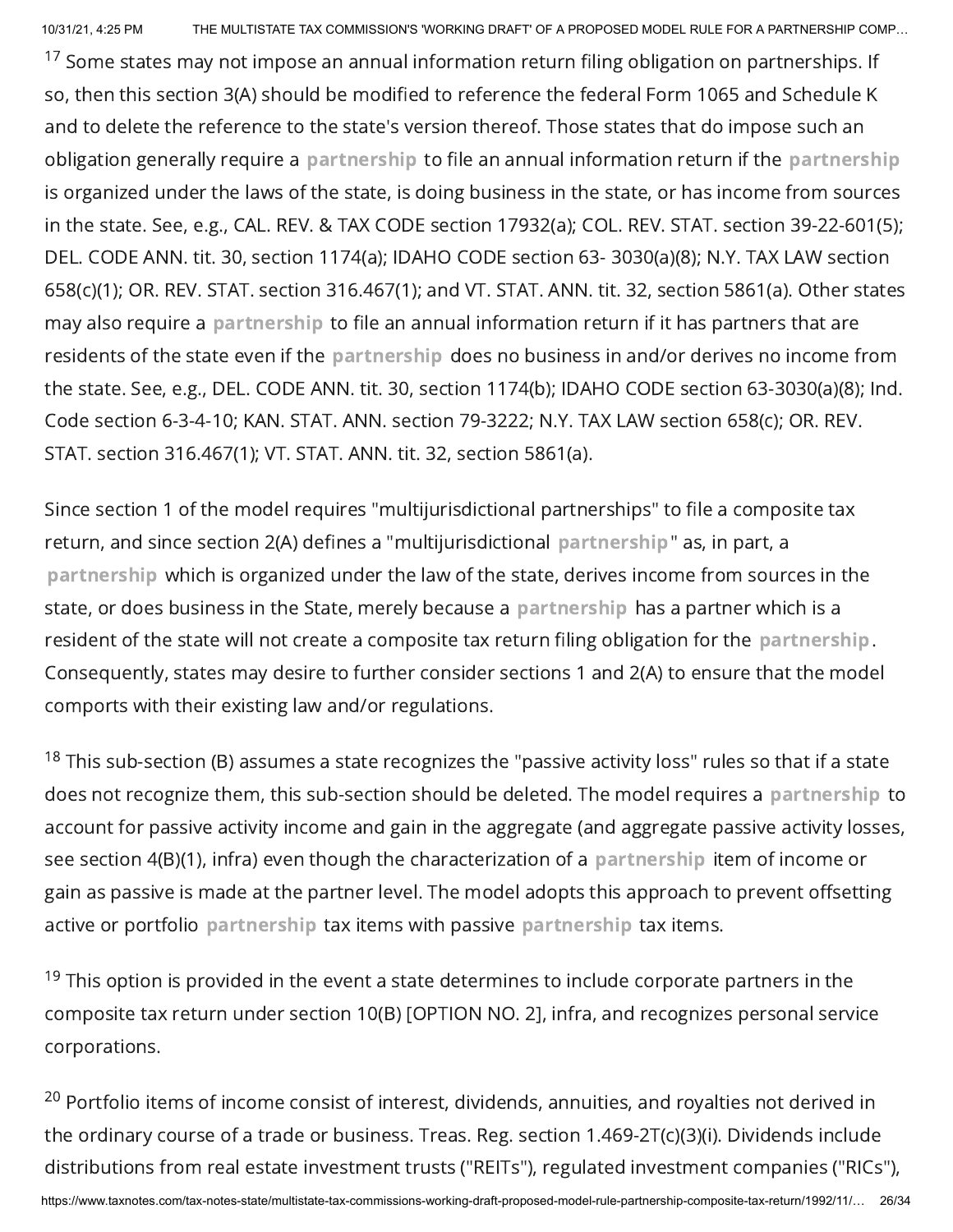10/31/21, 4:25 PM THE MULTISTATE TAX COMMISSION'S 'WORKING DRAFT' OF A PROPOSED MODEL RULE FOR A PARTNERSHIP COMP… and real estate mortgage investment conduits ("REMICs"). The trade or business exception to the portfolio income characterization of royalties is applied at the partnership level. Treas. Reg. section 1.469-2T(c)(3)(iii)(B)(3) (which requires the partnership to have either created the intangible or to perform substantial services or incur substantial costs associated with the development or marketing of the intangible). Of course, if a state does not recognize portfolio income, then this subsection should be deleted.

 $^{21}$  The intention of this subsection (B) is to provide generally that all deductions of the partners of which they are entitled will be used to determine each partner's aggregate net distributive share of partnership taxable income without specifically setting forth each deduction. For example, deductions resulting from code section 743(b) basis adjustments (e.g., special depreciation or depletion deductions pursuant to Prop. Treas. Reg. section 1.168- 2(n), Treas. Reg. section 1.743- 1(b)(1), and Treas. Reg. section 1.743-1(b)(2)(iii)) would be used to determine a partner's aggregate net distributive share of partnership taxable income.

 $^{22}$  If a state does not recognize the "passive activity loss" rules, then this paragraph (B)(1) should be deleted.

 $^{23}$  If a state does not recognize portfolio expenses, then this paragraph (B)(2) should be deleted.

 $^{24}$  This "phantom income" provision recognizes the exclusionary aspects of the tax benefit rule (codified for federal purposes at code section 111). For example, a partnership with non-resident partners may realize "tax gain" upon the disposition of property as a result of a partnership termination or liquidation. The "tax gain" may be primarily attributable to prior years' tax deductions (e.g. depreciation) and not to the economic appreciation in value of the property. If the partnership (filing a composite tax return) or partners were not able to use the prior year's depreciation deductions because no income or gain was attributable to the state in the year of deduction, then the partnership and partners may not have realized any tax benefit in the taxing state arising from the depreciation deductions. Because the exclusionary aspect of the tax benefit rule may or may not be adopted by a particular state (or may be adopted in modified form), the model makes the "termination/liquidation income exclusion" optional. See, e.g., T.E.M. Investment Corp. v. Mass. Comm'r. of Revenue, Mass. St. Tax Rep. (CCH) [1977-1989 Transfer Binder], section 201-406 (Mass. App. Tax Bd., Dec. 19, 1986) (exclusionary aspect of tax benefit rule recognized); Appeal of Gerald H. and Dorothy A. Bense, Cal. St. Tax Rep. (CCH) [1978-1981 Transfer Binder], section 206-166 (Cal. St. Bd. Equal., March 7, 1979) (exclusionary aspect of tax benefit rule with respect to depreciation deductions not recognized).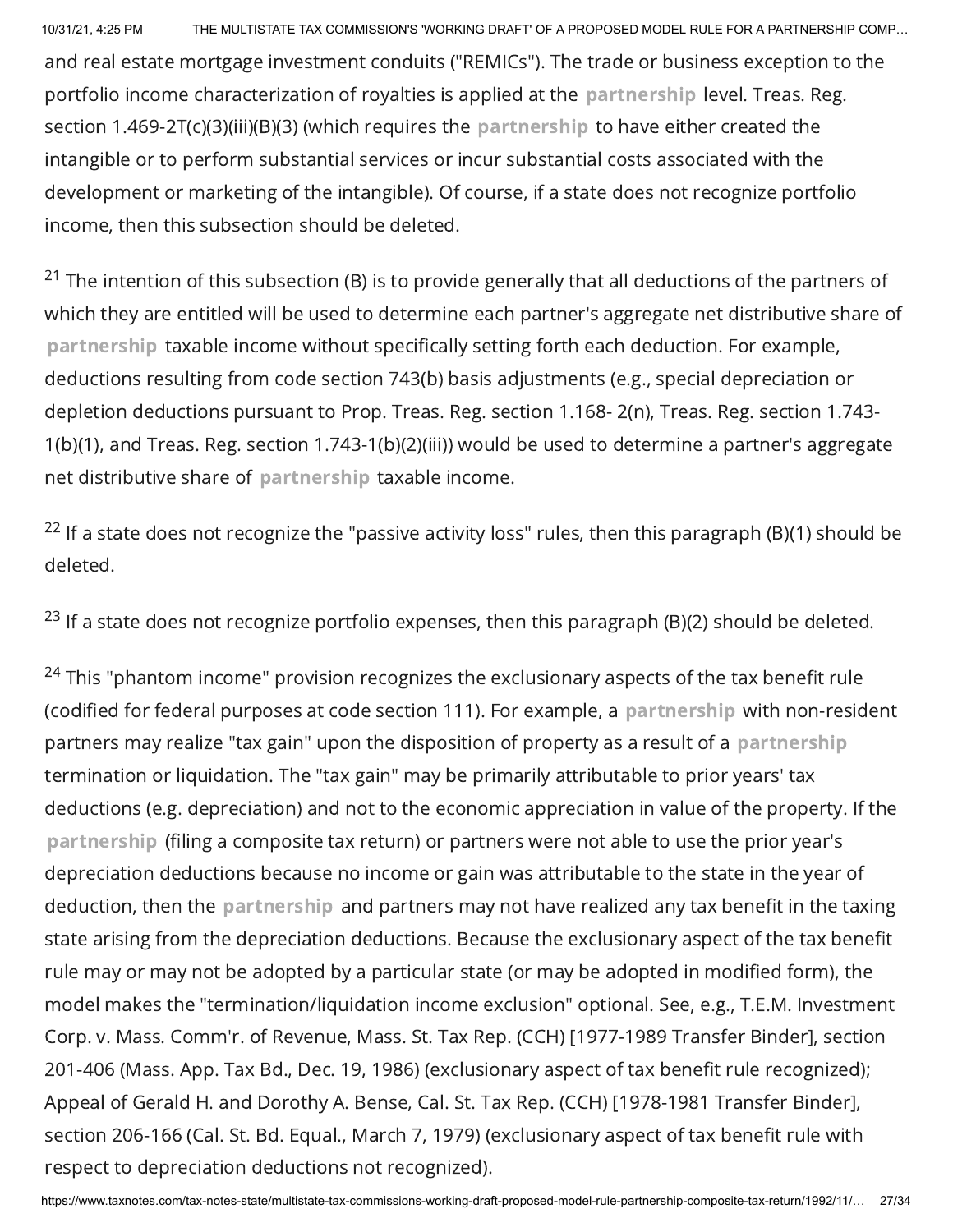$^{25}$  This "phantom income" provision recognizes the exclusionary aspects of the discharge-ofindebtedness-income rules as applied to partners. To the extent a state conforms to code section 108, partnership income arising from the discharge of partnership indebtedness is taxable only if a partner is solvent or has not filed for bankruptcy in a title 11 proceeding in United States Bankruptcy Court. Code section 108(a)(1). Consequently, in determining whether discharge of indebtedness income is taxable, one must determine if a partner (not the partnership) is insolvent or is bankrupt, and then only the partner(s) which is/are insolvent or bankrupt is/are permitted to exclude discharge-of-indebtedness-income from gross income. Code section 108(e)(7) (E). It appears considerably burdensome to require a partnership, which may consist of several hundred, if not several thousand, partners to individually determine which of its partners are or are not insolvent or bankrupt.

 $^{26}$  In the event a state determines that corporate partners should be included in the composite tax return by adopting section 10(B) [OPTION NO. 2], infra, then this subparagraph (G) should be deleted.

 $^{27}$  At least two states condition the eligibility of a partner to be included in a composite tax return on the partner and the partnership having the same accounting period. See, e.g., N.M. INC. TAX REG. section 12:8.4. and N.Y. Admin. Code tit. 20, section 151.17(a). The model seeks to include as many partners as administratively feasible from the state and partnership perspective so the New Mexico and New York requirements are not adopted. Rather, this portion of the model is borrowed from Ohio's version of a partnership composite tax return. See OHIO ADMIN. CODE section 5703- 7-03(B).

 $^{28}$  The option is provided in the event a state adopts section 10(B) [OPTION NO. 2], infra, and includes corporate partners in the composite tax return.

<sup>29</sup> Virtually every state providing for a composite tax return has a "single source" rule that prohibits the inclusion in the composite tax return of any nonresident partner having other (nonpartnership) sources of income in the state. Illinois, however, permits the partnership to petition for permission to include nonresident partners not satisfying the "single source" rule. See ILL. ADMIN. CODE tit. 86, section 100.5700 (e). The model does not adopt the "single source" rule as a limit for including partners in the composite tax return because the rule does not further the underlying policy of the model: a uniform law facilitating taxpayer convenience and compliance. Therefore, instead of eliminating nonsingle source partners from the composite tax return, the model treats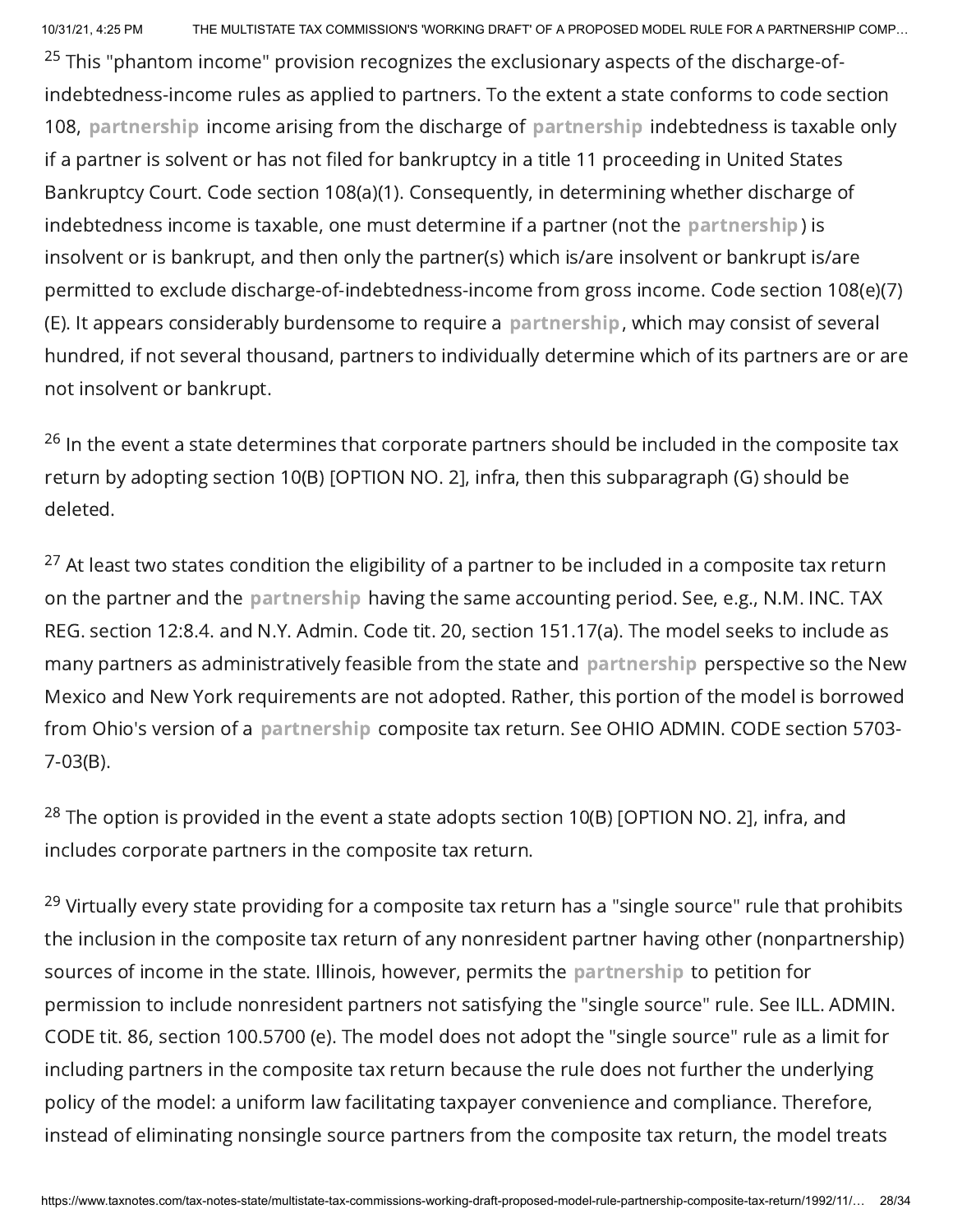10/31/21, 4:25 PM THE MULTISTATE TAX COMMISSION'S 'WORKING DRAFT' OF A PROPOSED MODEL RULE FOR A PARTNERSHIP COMP… these partners as "nonqualifying nonresident partners" and requires them to file an individual tax return.

 $^{30}$  This option is provided in the event a state adopts section 10(B) [OPTION NO. 2], infra, to include corporate partners in the composite tax return.

 $^{31}$  If a state determines that resident partners should not be included in the composite tax return, then this paragraph (B)(2) should be deleted.

 $^{32}$  If the model is made elective by a state, then this subsection (E) should be deleted. Alternatively, a "short form" composite tax return or partnership certification that no composite tax is due could be developed if the model is made mandatory.

 $^{33}$  Rather than requiring all of the partners, whose numbers may be substantial, to file a power of attorney as required by section 7(B) [OPTION NO. 1], this option simply provides that the partnership automatically is the authorized agent of the partners when it files the composite tax return. This [OPTION NO. 2] is modeled after ILL. ADMIN. CODE tit. 86, section 100.5702.

 $^\mathrm{34}$  If a state determines that the model should be limited to nonresident partners, then this section 8(B) should be deleted.

 $^\mathrm{35}$  As a general rule, most states require resident partners to report their entire distributive share of partnership tax items and pay tax thereon even though they may not all be attributable to the resident state. See, e.g., CAL. REV. & TAX CODE section 17041. The resident state may provide the resident partner with a tax credit for taxes paid to other states ("source states"). See, e.g., ARIZ. REV. STAT. Ann. section 43-1071; CAL. REV. & TAX CODE section 18001; HAW. ADMIN. RULES section 18-235-55; ILL. REV. STAT. ch. 120, section 6- 601(b)(3); IND. REG. section 6-3-1-35(a)(070)(6); KAN. STAT. ANN. section 79-32,111; N.Y. TAX LAW section 620; N.D. CENT. CODE section 57-38-10; OHIO REV. CODE ANN. section 5747.05; OR. REV. STAT. Section 316.082. This optional provision is intended to permit a resident partner to claim a credit for composite tax paid by the partnership on the partner's behalf to source states. It should be noted, however, that there is no constitutional requirement for the resident state to provide a credit for taxes paid to source states. Christman v. Franchise Tax Board, 64 Cal. App. 3d 751, 134 Cal. Rptr. 725 (Cal. Ct. App., 2d Dist., 1976).

 $^{36}$  At least three states provide a de minimis number of partners rule in order for a <code>partnership</code> to be eligible to elect filing a composite tax return. See N.M. INC. TAX REG. section 12:8.1 (36 or more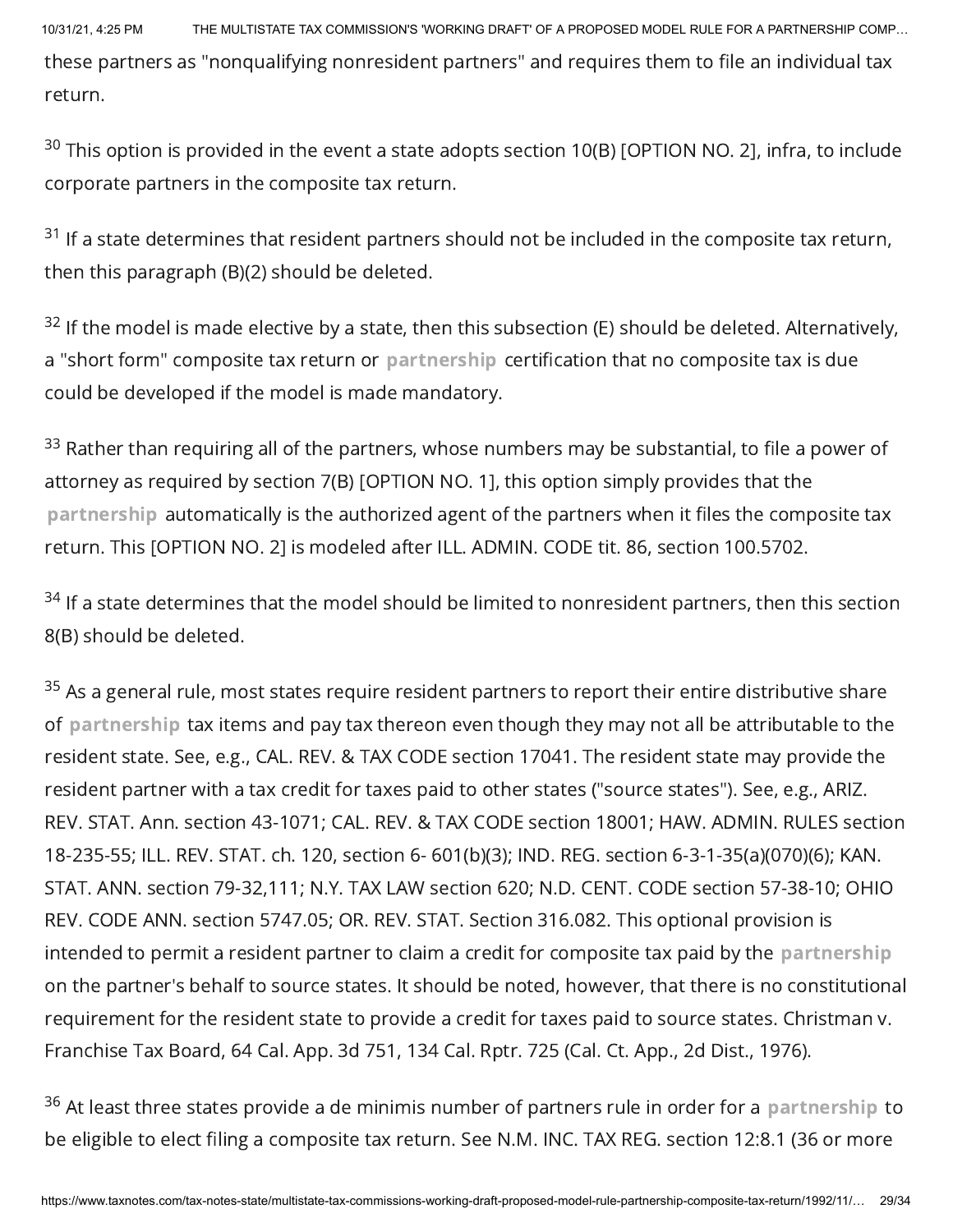10/31/21, 4:25 PM THE MULTISTATE TAX COMMISSION'S 'WORKING DRAFT' OF A PROPOSED MODEL RULE FOR A PARTNERSHIP COMP… partners); N.Y. ADMIN. CODE tit. 20, section 151.17(a) (50 or more "qualified" partners); and Ohio Admin. Code section 5703- 7-03(A) (2 or more nonresident partners).

 $37$  Several states exclude corporate partners from their elective composite tax returns. See, e.g., ILL. ADMIN. CODE tit. 86, section 100.5700 (a); ME. RULE NO. 805.01.B.; N.M. INC. TAX REG. section 12:8; N.Y. ADMIN. CODE tit. 20, section 151.17(a) and (c); OR. ADMIN. R. section 150-314.760(1); UTAH ADMIN. BULL. R865-9- 13I.C.3.; and W. VA. PERS. INC. TAX REG. section 51a.1. The inclusion of corporate partners may cause administrative burdens for states and corporate partners.

For instance, a corporate partner's net distributive share of partnership income subject to tax by a state may not correspond to its aggregate net distributive share of income that is taxed under the model's composite tax return regime. This can result due to income attribution differences resulting from a state's rules of apportionment and allocation as applied to the partnership and the corporate partner, the flow through of the corporate partner's share of the partnership's apportionment factors, and the inclusion of a corporate partner's distributive share of income and factors in a combined report of a unitary business. Consequently, the corporate partner's share of composite tax paid by the partnership under the model may not correspond to the tax which is actually due on the corporate partner's net distributive share of partnership tax items. The state and the corporate partner may be subject to increased administrative burdens and costs related to processing and filing of tax returns or refund claims.

 $^{38}$  This option is for those states desiring to include corporate partners in a composite tax return. Those states having adequate resources to contend with increased tax return filings and potential refund claims filed by corporate partners may see a need to require the inclusion of corporate partners.

 $^{39}$  The 50-percent rule is a suggestion. Although any percentage interest used for determining the substantiality of an upper tier partnership's interest may be considered arbitrary, a percentage interest other than 50 percent may better determine substantiality. Nonetheless, the substantial interest requirement is necessary in order to prevent manipulation and to ensure that the lower tier partnership truly is merely a record holder for the upper tier partnership.

 $^{40}$  Such a definition of "principally engaged in low income housing" could be based upon the following suggestion: "A partnership is 'principally engaged' in low income housing projects if it generates low income housing credits under [insert relevant state tax code section or, if none, section 42 of the Internal Revenue Code of 1986, as amended], equal to a value that constitutes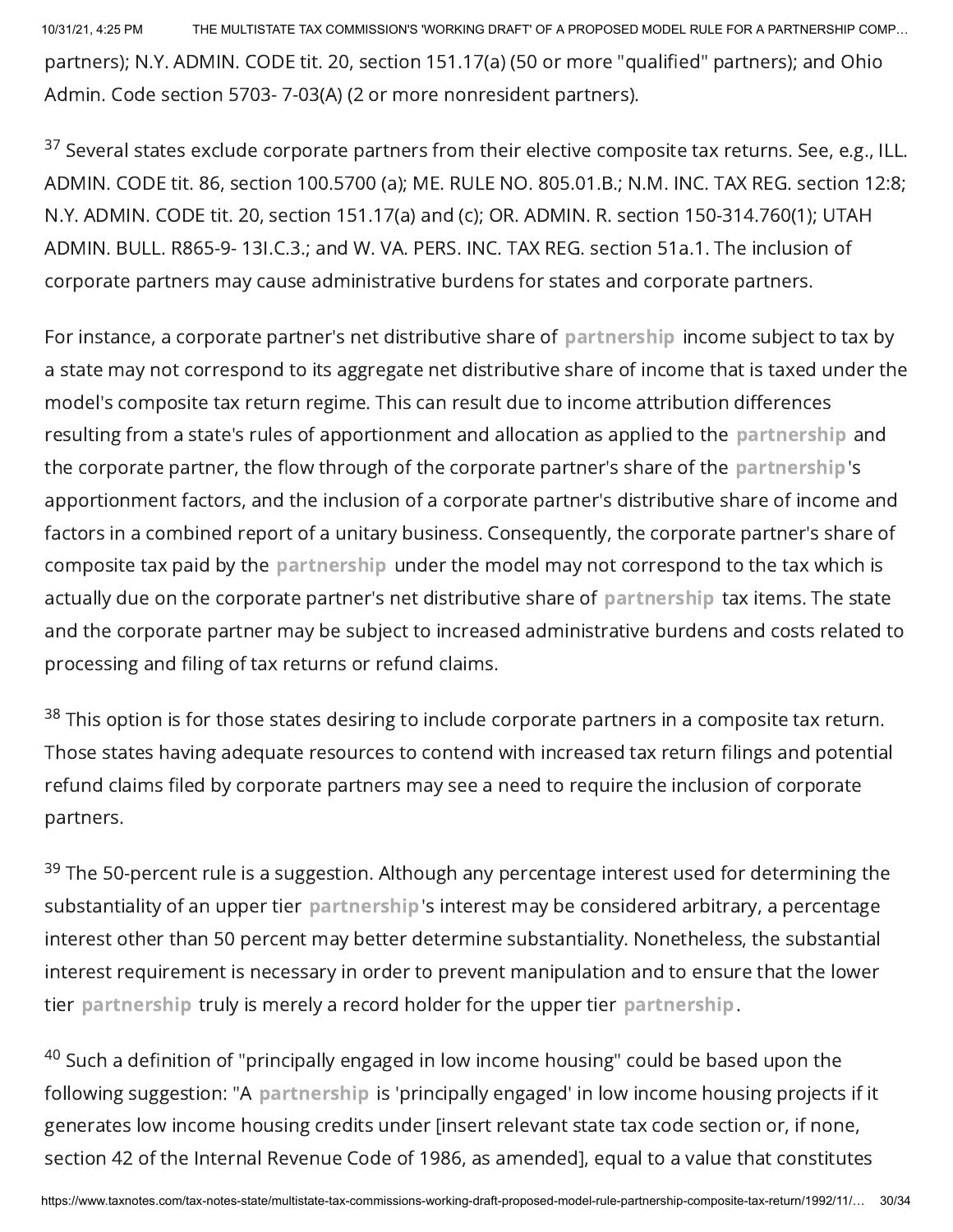[50, 75, 80?] percent or more of the partnership's total value of items of income, gain, and credits, including low income housing credits for the partnership taxable year." Another possible definition would be to require that a substantial percentage (however defined) of the partnership's assets qualify as "low income units."

 $^{41}$  This section 11 is derived from California Franchise Tax Board Notice 90-5 (August 20, 1990) and the federal withholding tax applied to foreign partners of domestic partnerships, including publicly traded partnerships, under Code section 1446 as administered by Rev. Proc. 89-31, 1989-1 C.B. 895, section 10. Publicly traded partnerships ("PTPs") are treated differently by the model than other partnerships because of special circumstances associated with PTPs. Interests in PTPs must be fungible which means that the attributes of all interests must be identical. Although the resident partner and nonresident partner distinctions are the most obvious fungibility issue when only nonresident partner distributive shares of income are subject to withholding or are included in a composite tax return, other situations also present fungibility problems for PTPs. For example, if a PTP uses a code section 754 election to adjust newly admitted unit-holders' bases under code section 743(b), these unit- holders are provided "special" depreciation or depletion deductions pursuant to Prop. Treas. Reg. section 1.168-2(n), Treas. Reg. section 1.743-1(b)(1), and Treas. Reg. section 1.743-1(b)(2)(iii). Consequently, these unit-holders receiving the special deductions will have tax calculations under a composite tax return that vary from the tax calculations of other partners. Tax calculation variances result in special, unequal distributions and a lack of fungibility. Other fungibility problems are posed by the passive activity loss limitation rules (the rules apply to some but not all partners thereby creating tax calculation differences) and special built-in gain allocations under code section 704(c) which requires allocation of depreciation deductions to partners having contributed built-in gain property to the partnership different from depreciation deductions allocated to noncontributing partners.

Moreover, the Internal Revenue Service may treat the payment of state income taxes by a publicly traded partnership on a composite tax return as a distribution. See Priv. Ltr. Rul. 9142029 (July 22, 1991) (wherein the Service ruled that the payment of state income taxes by an S corporation on behalf of its shareholders included in a state composite tax return would be treated as distributions by the S corporation).

 $^{42}$  The "nominee designation" is derived from Rev. Proc. 89-31, section 10.04 and is necessary in order to ensure that publicly traded partnership units retain their "fungibility." Because tax is paid by the nominee and not the publicly traded partnership, the units retain their fungibility since a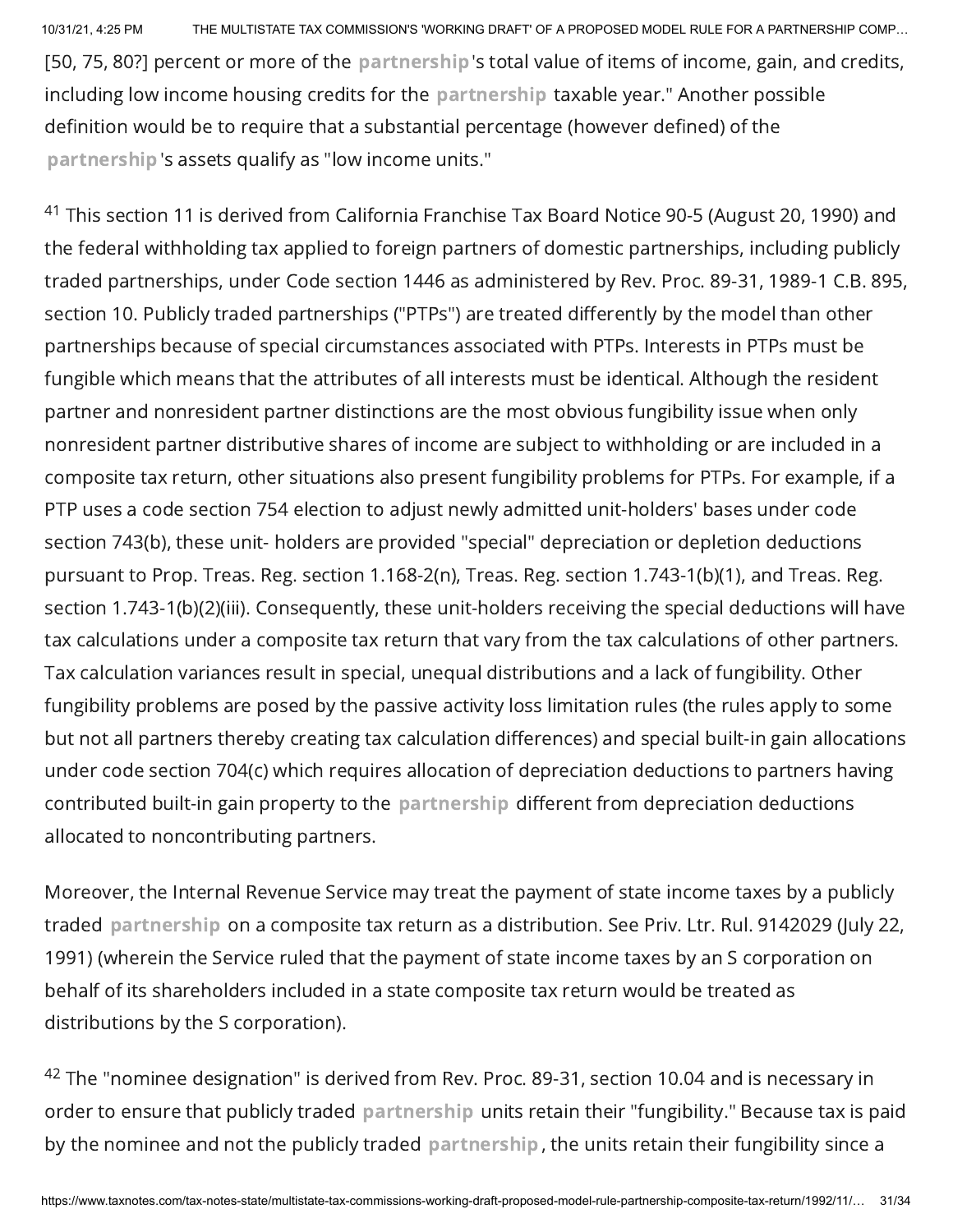"special distribution" is not being made by the partnership with respect to one unit that is not made with respect to another unit. In addition, it is doubtful that a publicly traded partnership could issue the credit certification required by section 11(E) to a unit-holder whose interest(s) is/ are held in a "street name" account. Often only the nominee/ broker knows the identity of unitholders.

 $^{43}$  Derived from Rev. Proc. 89-31, section 10.06.1. It is, however, doubtful that this provision would ever apply to a publicly traded partnership, but it is a part of the model in order to treat any "rare" situations in which a publicly traded partnership distributes property other than money.

 $44$  This limitation is derived from Rev. Proc. 89-31, section 10.06.2(b) and (c).

 $^{45}$  This limitation is derived from FTB Notice 90-5, section 11.A. Current distributions of property are generally not taxable to the extent a state conforms to code section 731(a) unless the property distributed falls under a state statute conforming with code section 751(a) (distribution of unrealized receivables and substantially appreciated inventory items). Rather, a partner takes a carry-over basis in property distributed by a partnership under a state's corollary to code section 732(a). Consequently, unless a distribution of property consists of unrealized receivables or substantially appreciated inventory, the model does not impose a withholding tax on property distributions. Likewise, current cash distributions are not taxable unless they exceed a partner's basis in the partner's partnership interest to the extent a state conforms to Code section 731(a). A nontaxable cash distribution is simply a return of capital.

 $^{46}$  Derived from FTB Notice 90-5, section 16.A and Rev. Proc. 89-31, section 10.06.3(a) with respect to the fair market valuation of actual distributions of property other than money.

 $^\mathrm{47}$  The treatment of publicly traded partnerships that are part of a tiered <code>partnership</code> structure involving more than one publicly traded partnership is derived from Rev. Proc. 89-31, section 10.06.1. For example, publicly traded partnership A owns an interest in publicly traded partnership B. B makes a cash distribution of \$100 to A and withholds 20 percent under section 11(B). A receives a net distribution of \$80 which it immediately redistributes to its unit- holders. Upon making an actual distribution of \$80, A is deemed to have made a distribution of \$100 to its unit-holders consisting of \$80 in cash and a \$20 deemed distribution on which it must also withhold tax. Assuming that A also must withhold at a 20-percent rate on the subsequent distribution, it may credit the \$20 withheld by B against its subsequent withholding tax liability under section 11(D)(1), infra.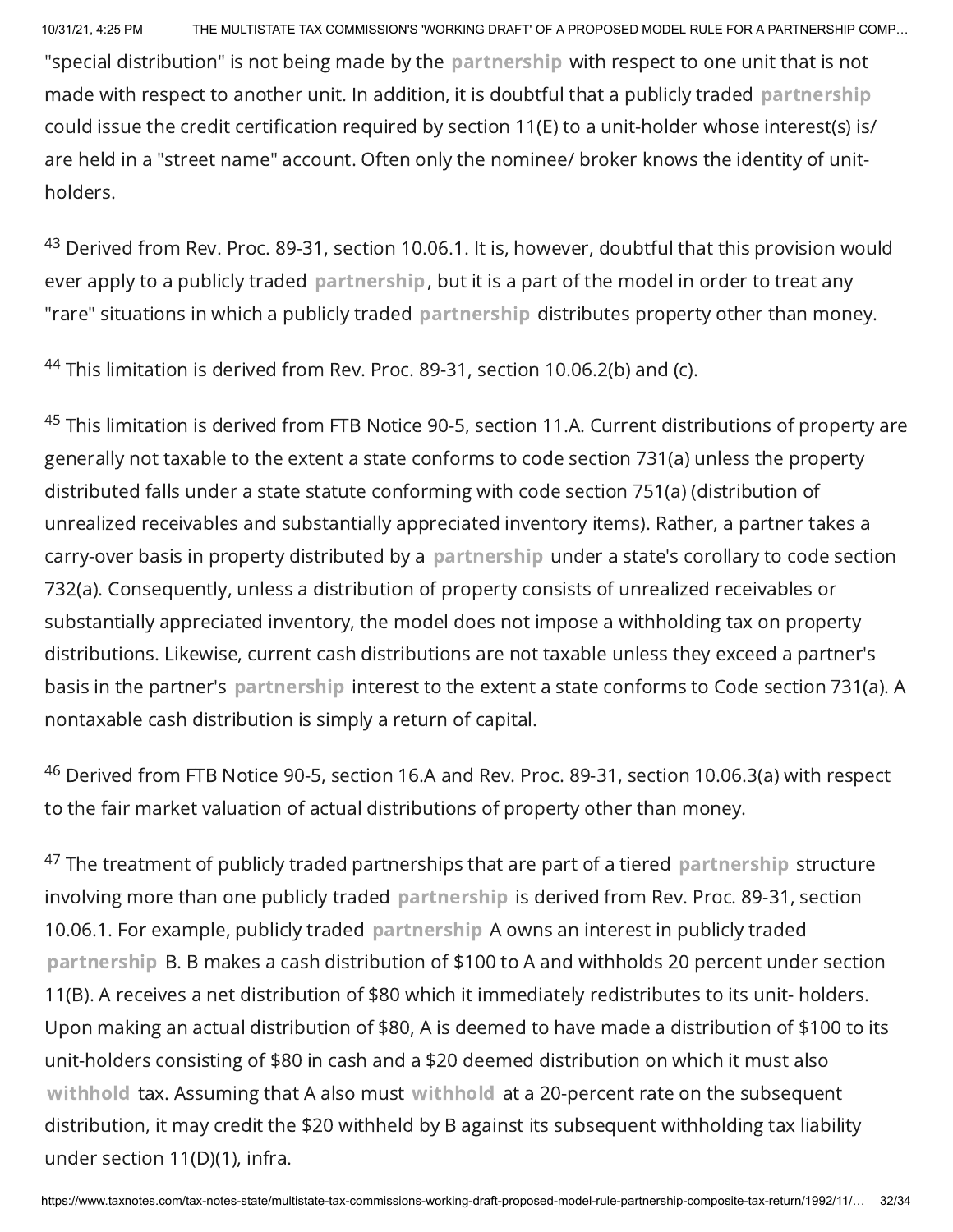10/31/21, 4:25 PM THE MULTISTATE TAX COMMISSION'S 'WORKING DRAFT' OF A PROPOSED MODEL RULE FOR A PARTNERSHIP COMP…  $^{48}$  The tax credit for unit-holders is derived from Rev. Proc. 89-31, section 9.01.

<sup>49</sup> This is derived from Rev. Proc. 89-31, section 9.02.

 $^{50}$  Because the model permits publicly traded partnerships to designate a nominee as a withholding agent and distributions are made to a "street name" account, distributions to all unitholders will remain equal for fungibility purposes despite the fact that a withholding tax is paid with respect to only some units. Fungibility is determined on the basis of equality of distributions by the publicly traded partnership and not on the equality of tax payments. Therefore, corporation unitholders and tax exempt organization unit- holders can be excluded from the withholding tax without compromising fungibility.

 $51$  This option is provided for states desiring to include corporation unit-holders under the withholding tax.

 $52$  Derived from Rev. Proc. 89-31, section 4.01 and section 4.02.

 $^{53}$  This five-year "phase in" provision is provided to enable partnerships and states the time to prepare for the mandatory application of the model as far as "existing partnerships" are concerned. In the event a state determines to apply the model on an elective basis only, then this sub-section (B), as well as subsections (C), (D), and (E) should be deleted.

 $54$  Estimated tax payments under the model remain an obligation solely of the partners. The partnership is not obligated to remit payments of estimated tax. Existing composite tax return provisions for some states require the partnership to remit estimated tax on behalf of partners included in a composite tax return filed by the partnership. See, e.g., California Franchise Tax Board "Group Filing Instructions California Form 540NR For Nonresident Partners." ("The partnership must assure that the corresponding estimated tax and computed tax payments are made for the group by the partnership, and that the partnership submits estimated tax payments in accordance with the instructions in paragraph C."); ILL. ADMIN. CODE, tit. 86, section 100.5708 ("Estimated payments shall be made on the basis of the tax shown on the composite return."); and OR. ADMIN. R. section 150-314.760(2) ("Estimated tax payments are required if the total tax due for any partner . . . who elects to join in filing a multiple nonresident return will be more than \$500 when the return is filed.") Maine permits a partnership, in its discretion, to make estimated tax payments on behalf of its partners. ME. RULE NO. 805.05.